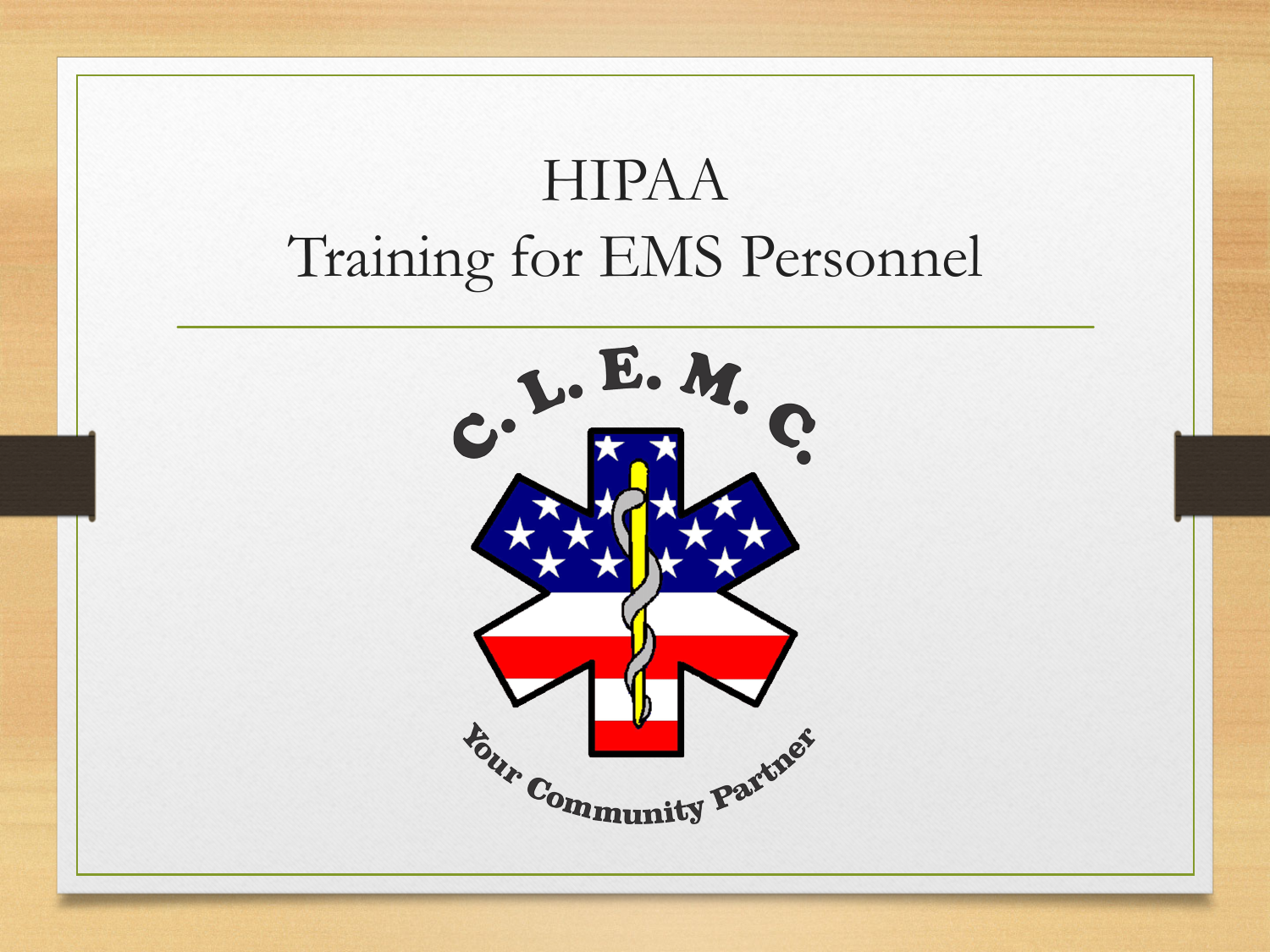# Outline

- What is HIPAA
- Components of HIPAA
- Examples
- Review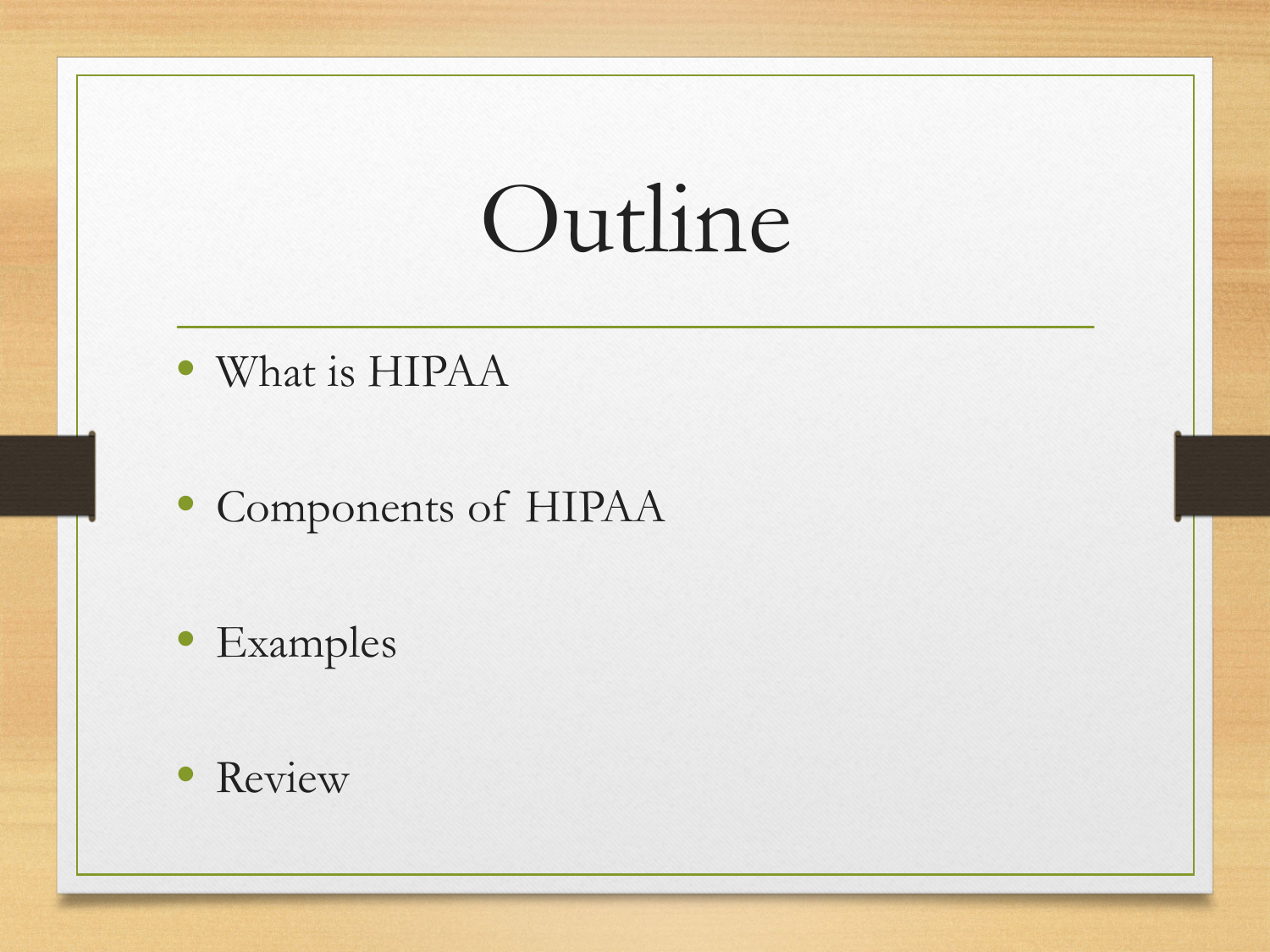#### What is HIPAA?

• "HIPAA" stands for the Health Insurance Portability and Accountability Act of 1996

Passed in the early 1990s to regulate questionable policies and practices of health maintenance organizations

• Created *privacy practice* standards that the healthcare worker must follow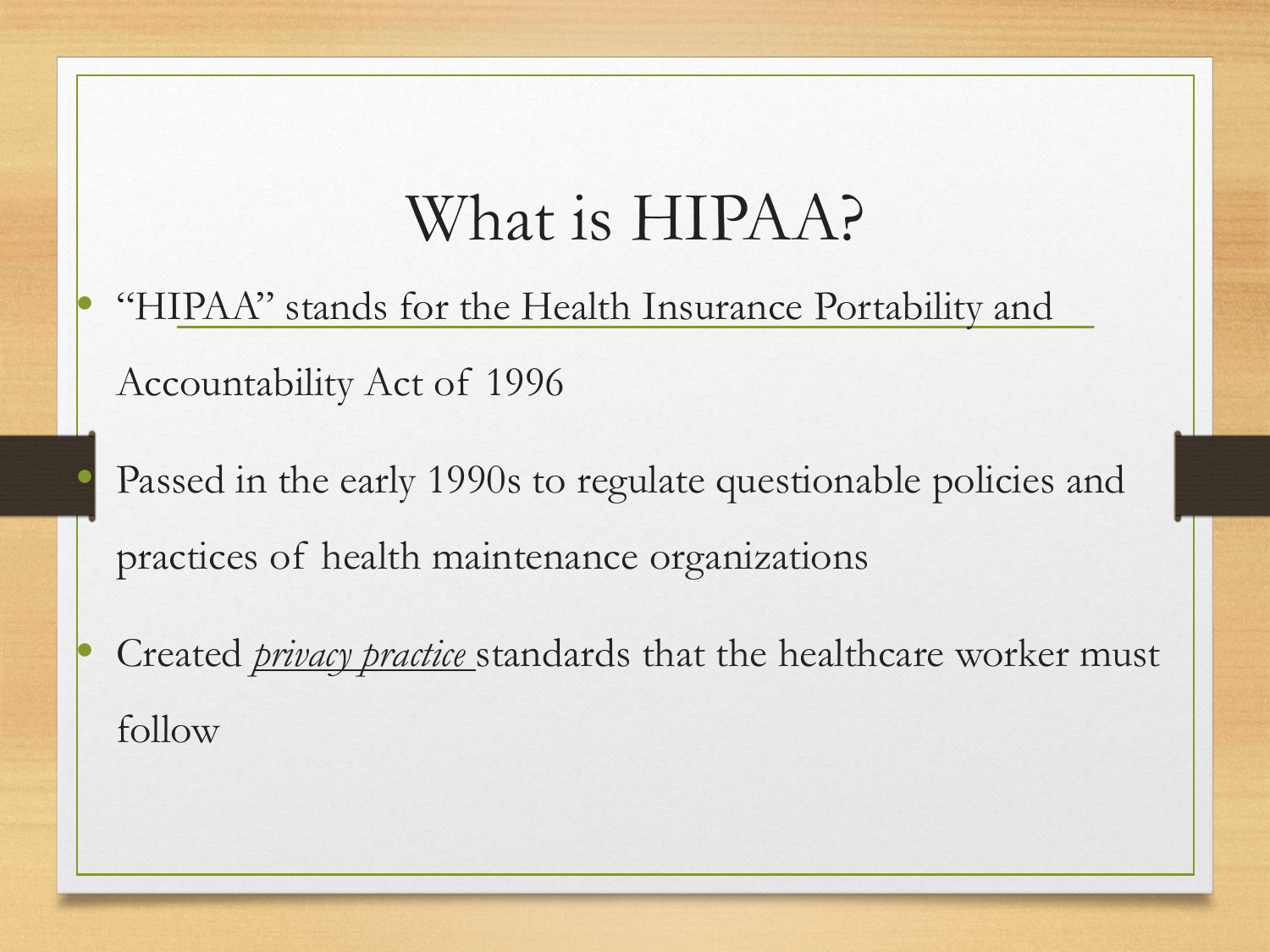"Until now, virtually no federal rules existed to protect the privacy of health information and guarantee access to such information. This final rule establishes, for the first time, a set of basic national privacy standards and fair information practices that provides all Americans with a basic level of protection and peace of mind that is essential to their final participation in their care."

-Preamble to December 2002 Privacy Rule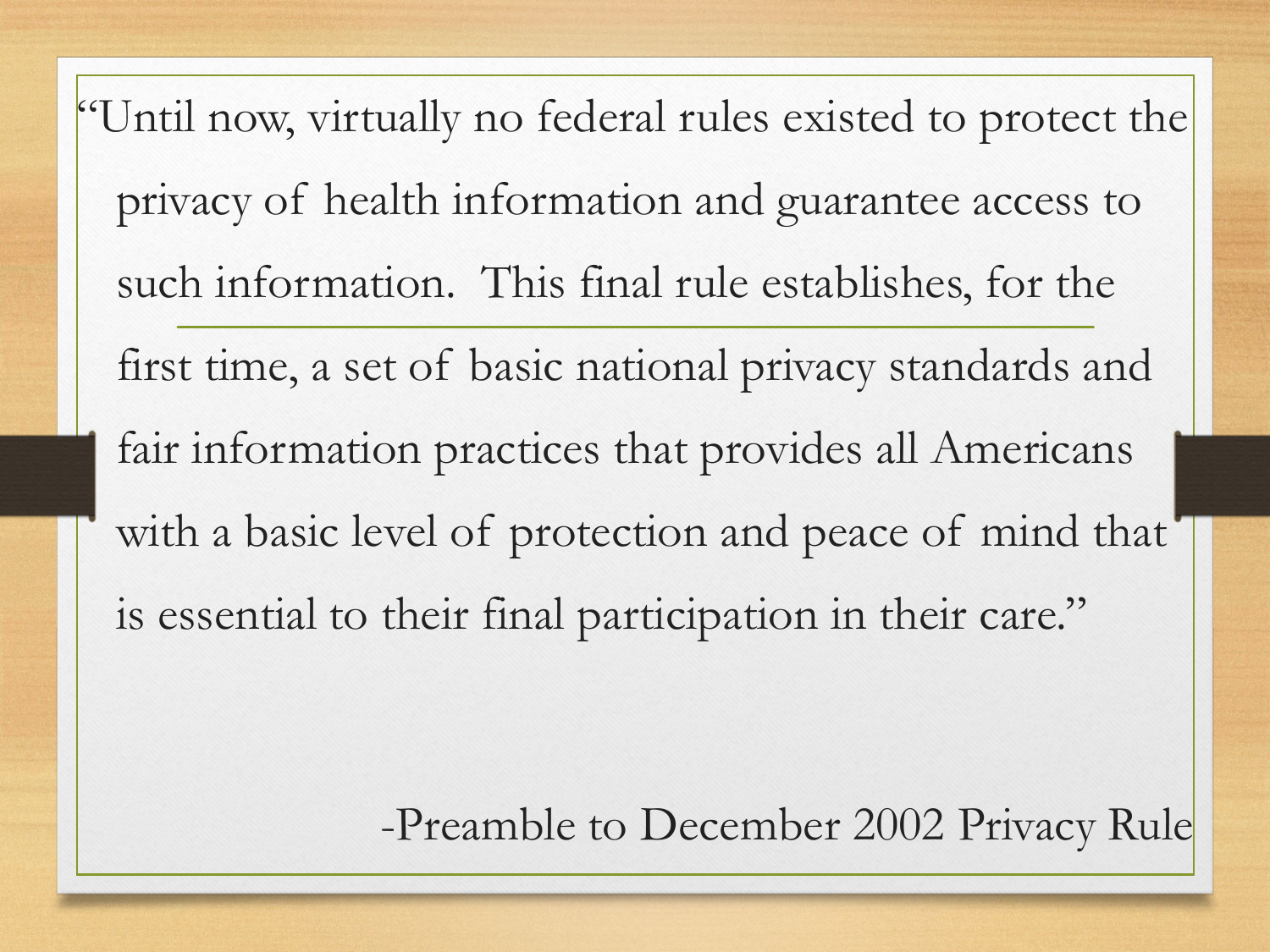### Why is it needed?

- Provides patients with legal rights and voices in how healthcare groups/companies use the protected health information (PHI)
- Other areas of HIPAA include "security requirements" for computer storage and transmission of healthcare data along with insurance claim "transaction requirements"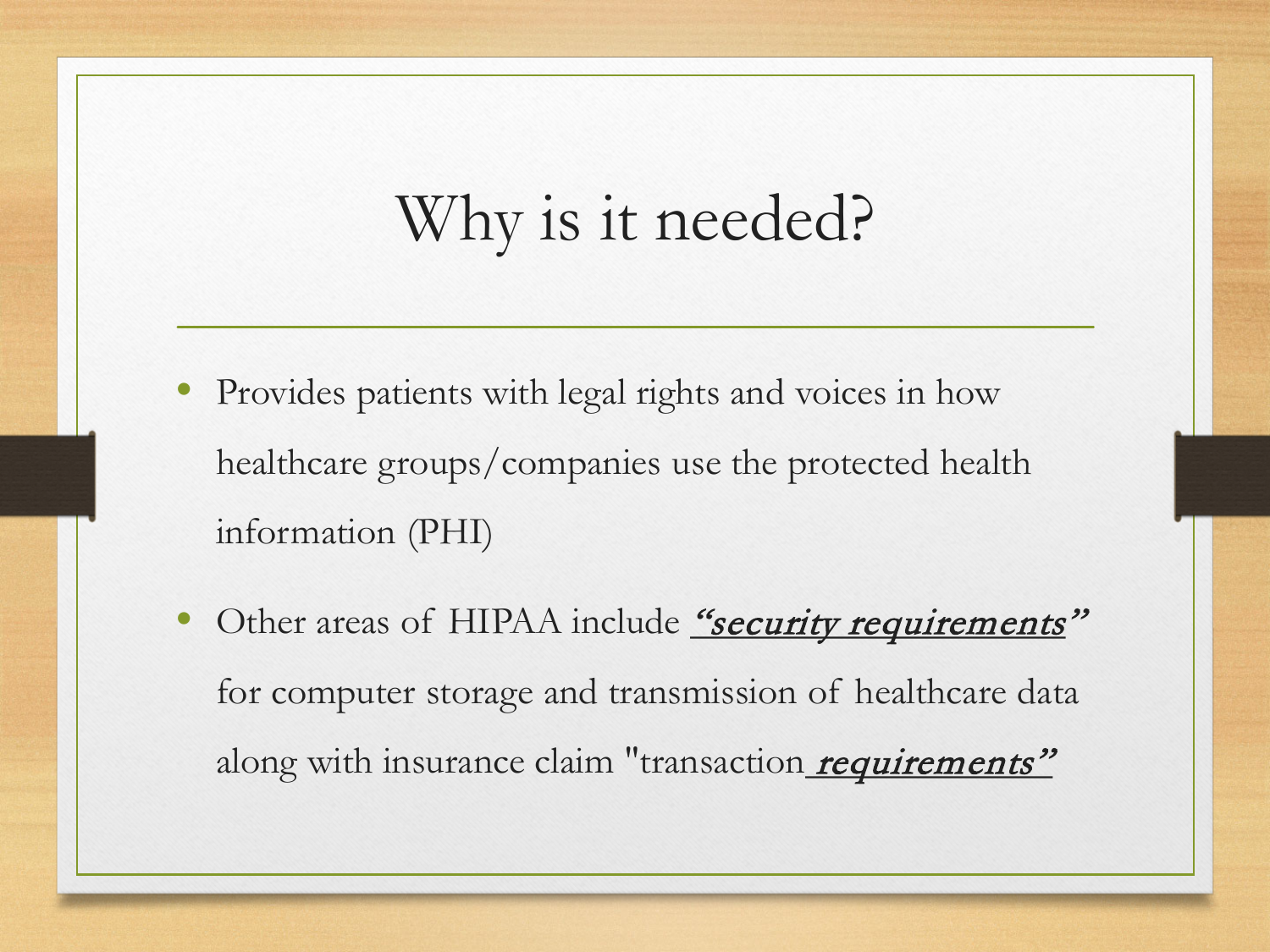### Who Must Comply ?

- Healthcare providers that *charge* for services including EMS agencies, Fire Departments, Vol. Rescue Squads & all personnel who work or volunteer for such groups/agencies
- Companies & individuals acting on behalf of such groups/agencies, more commonly called *"Business Associates"*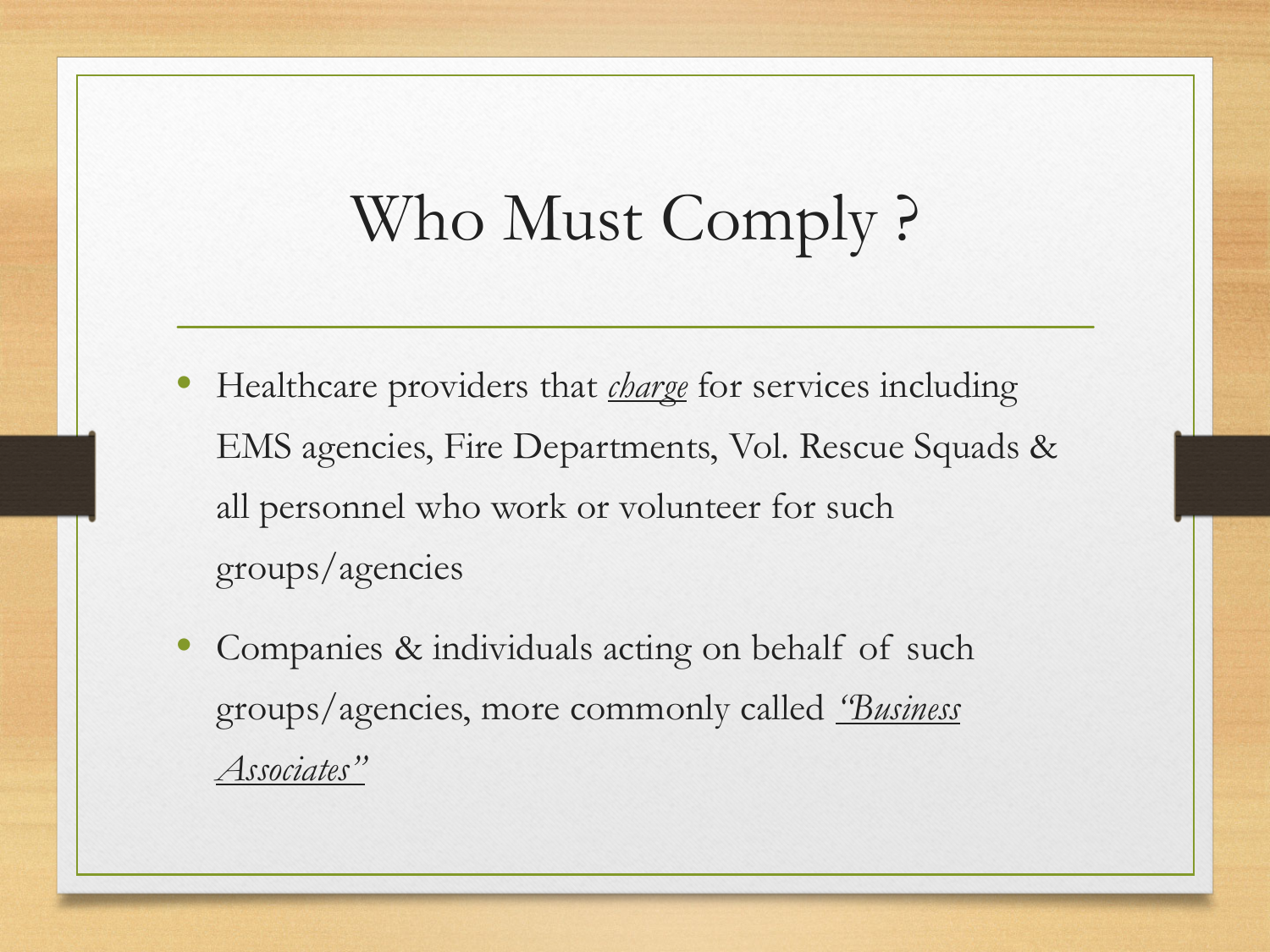#### How does it Impact EMS?

- Regulations affect how EMS personnel use & transfer pt. information
- Requires EMS agencies to appoint a *"Compliance Officer"* & create SOPs for the members to follow
- HIPAA mandates training of EMS personnel and administrative support staff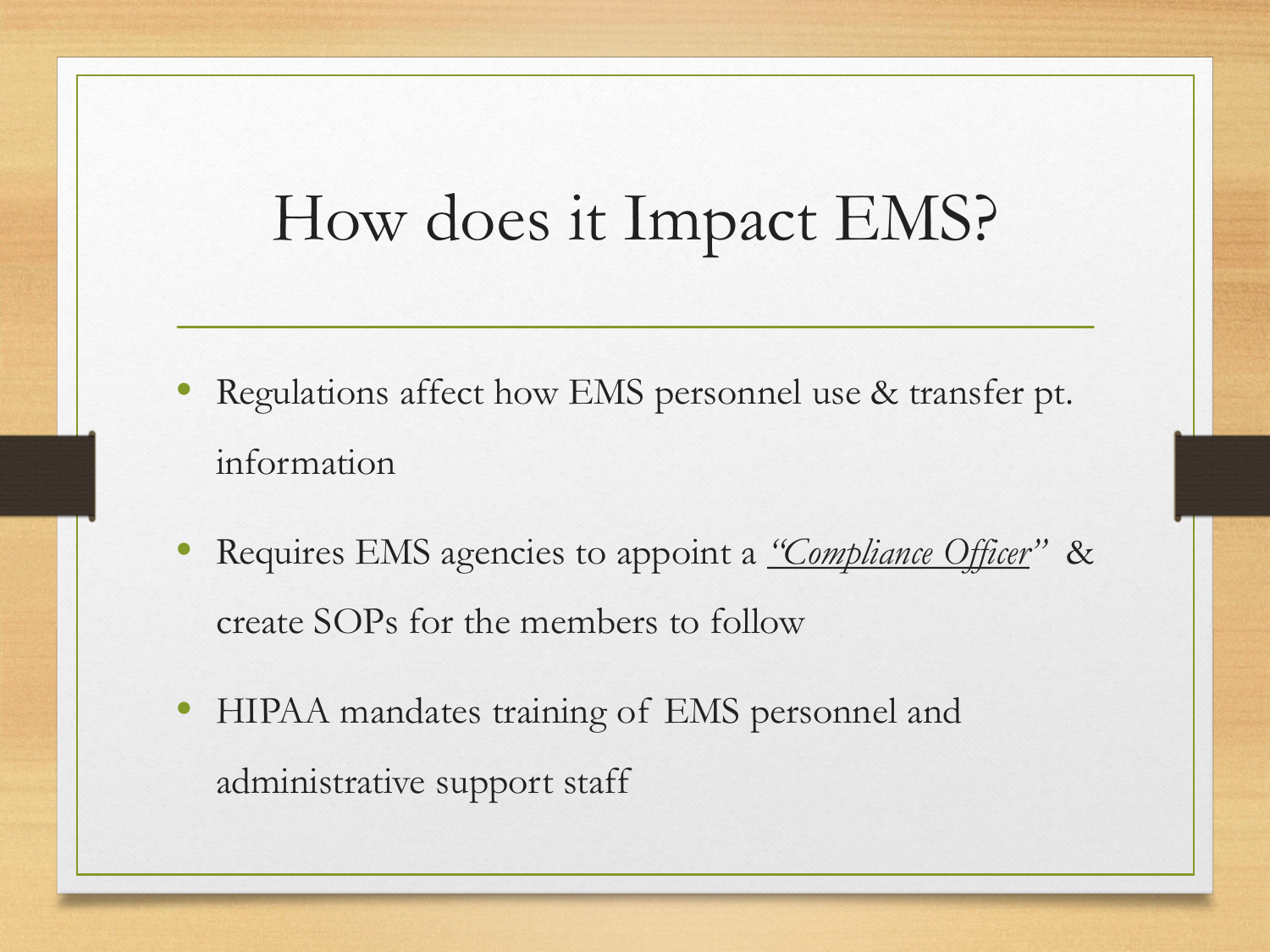#### How does it Impact EMS?

- EMS agencies and personnel must follow HIPAA regulations during pt. care situations, when transporting pt. information and for administrative function
- EMS agencies must follow HIPAA rules in *retaining, managing & releasing* patient information/records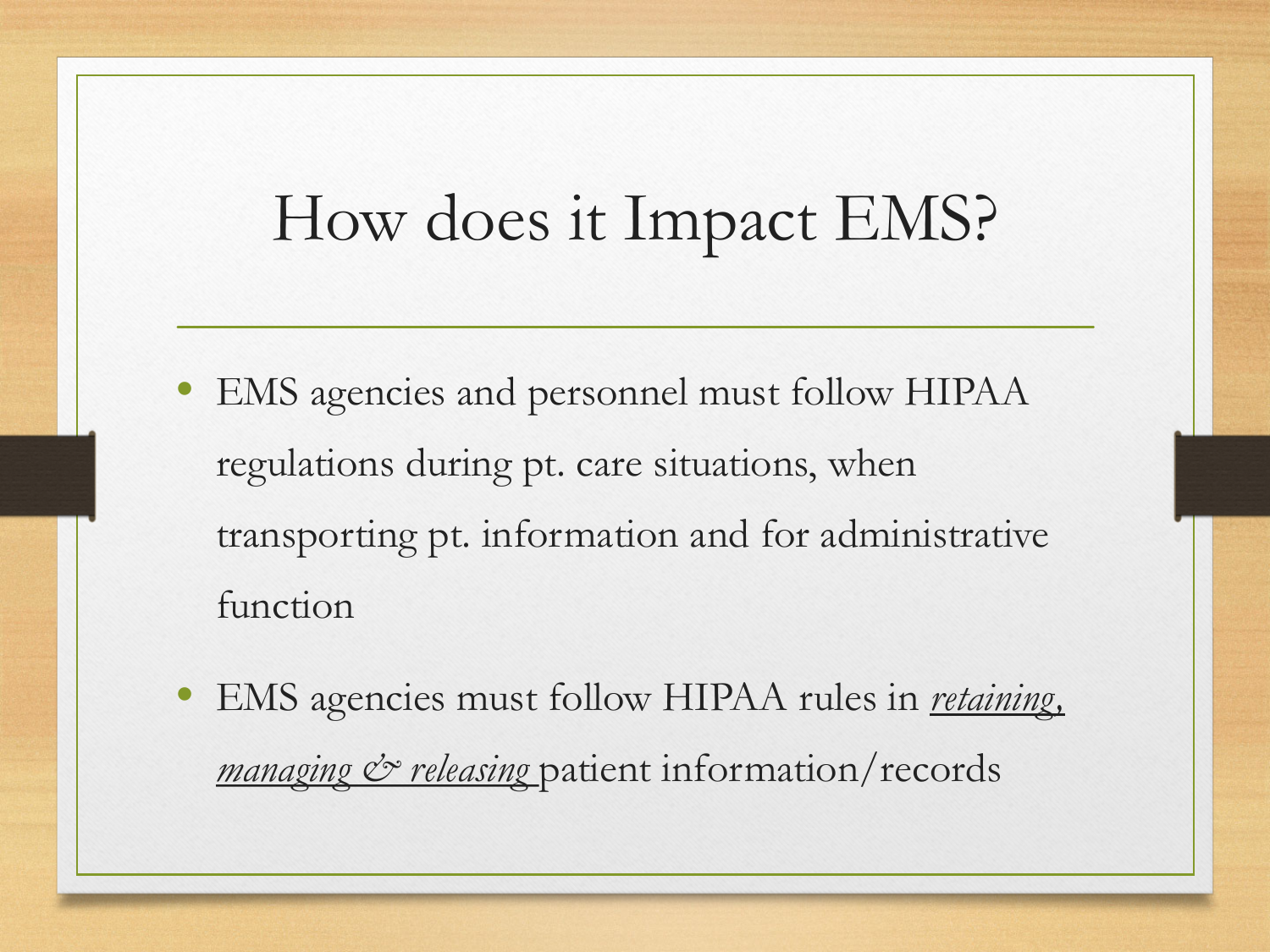#### How does it Impact EMS?

- EMS agencies must abide by HIPAA regulations by notifying patients of their rights in a timely manner
- EMS agencies must also request that each patient sign a statement acknowledging that he/she is aware of these rights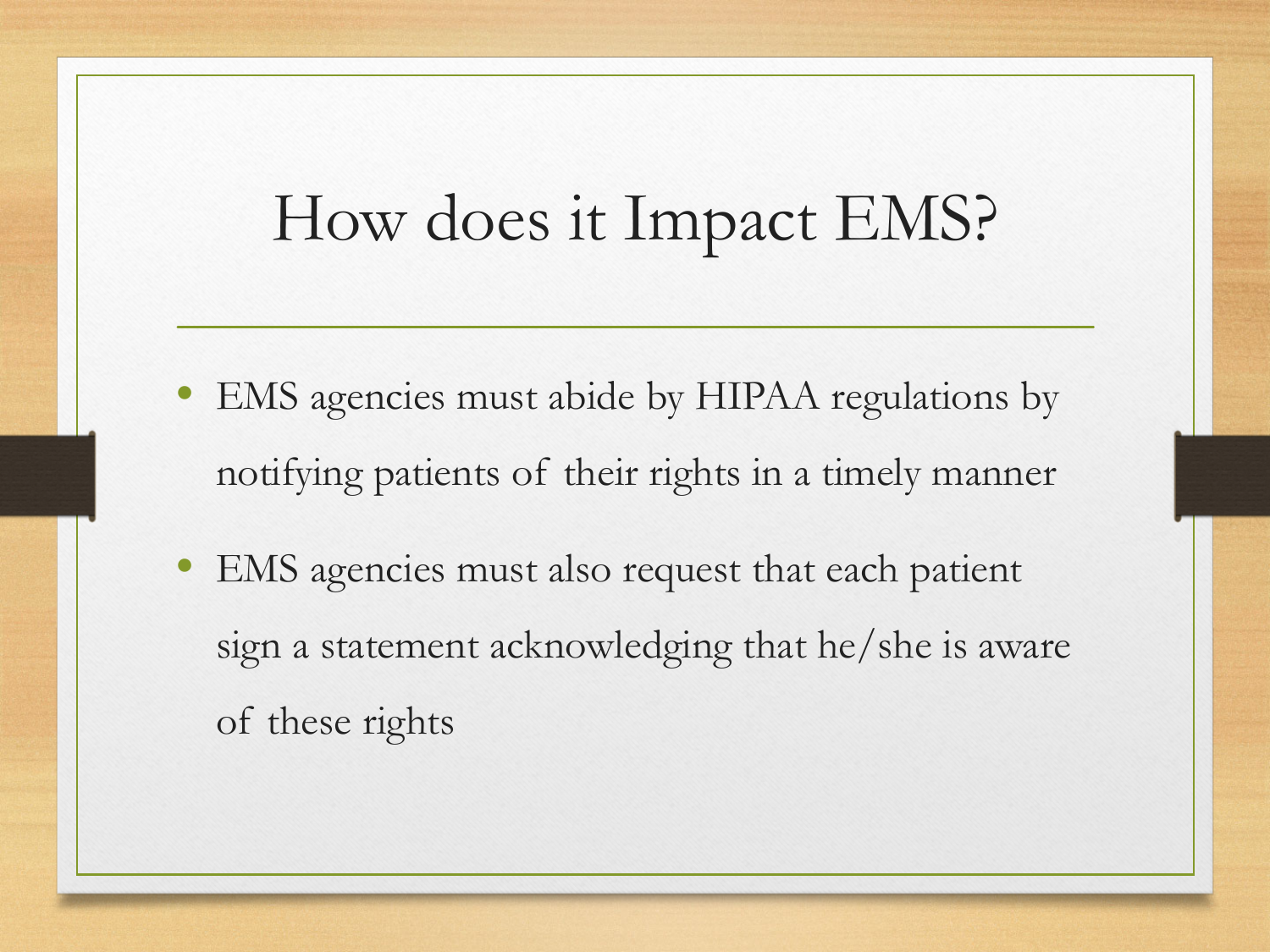#### Violation of HIPAA

- Civil penalties for violation of HIPAA regulation include *fines*
	- *acted without knowing what you were doing was wrong*
- Criminal penalties can include *fines and jail* 
	- *knowing what you were doing is wrong and tried to get profit from it*
- Enforcement *targets the healthcare provider* and agency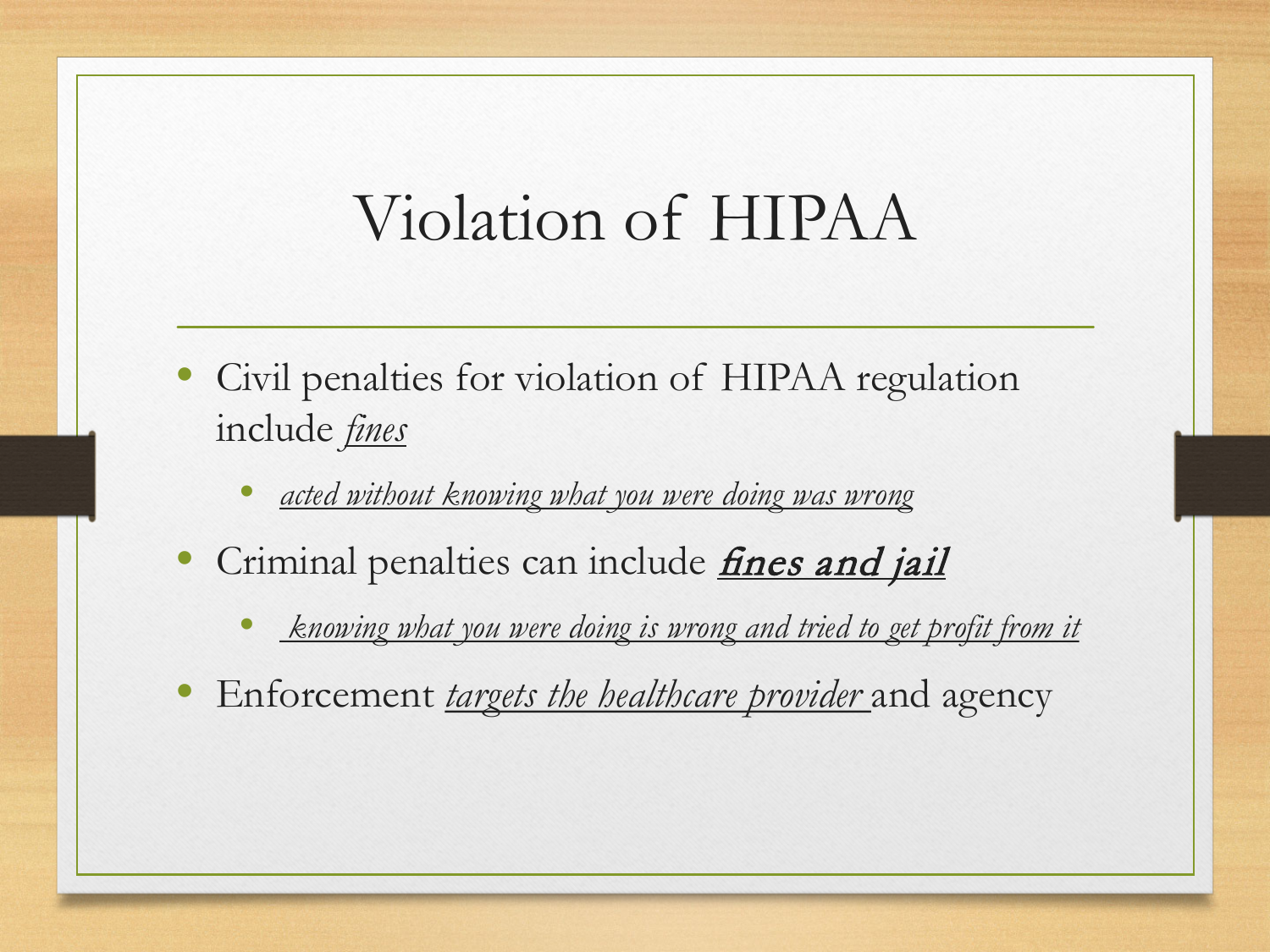#### Components of HIPAA

- Using PHI (Definitions)
- Protecting PHI
- PHI can be defined as any medical information concerning a patient identification;
	- *Name*
	- *ID number*
	- *Or any means of identification*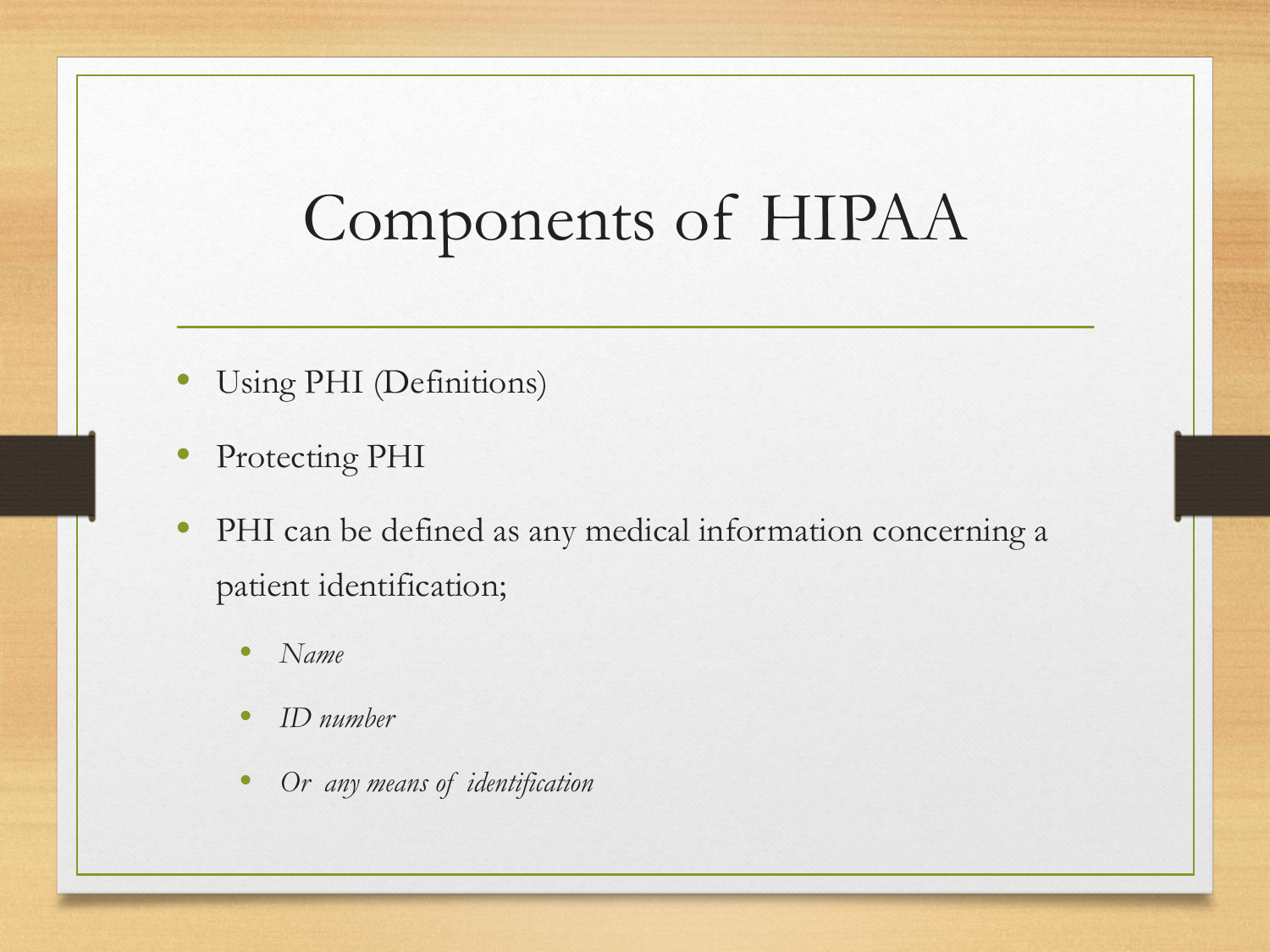# Using PHI

- Because EMS agencies operate in a *field setting*, HIPAA uses standards of *reasonableness* to address privacy & PHI
- Generally, patient privacy and PHI become an *issue in a pre–hospital setting* when loading a patient and access is not controlled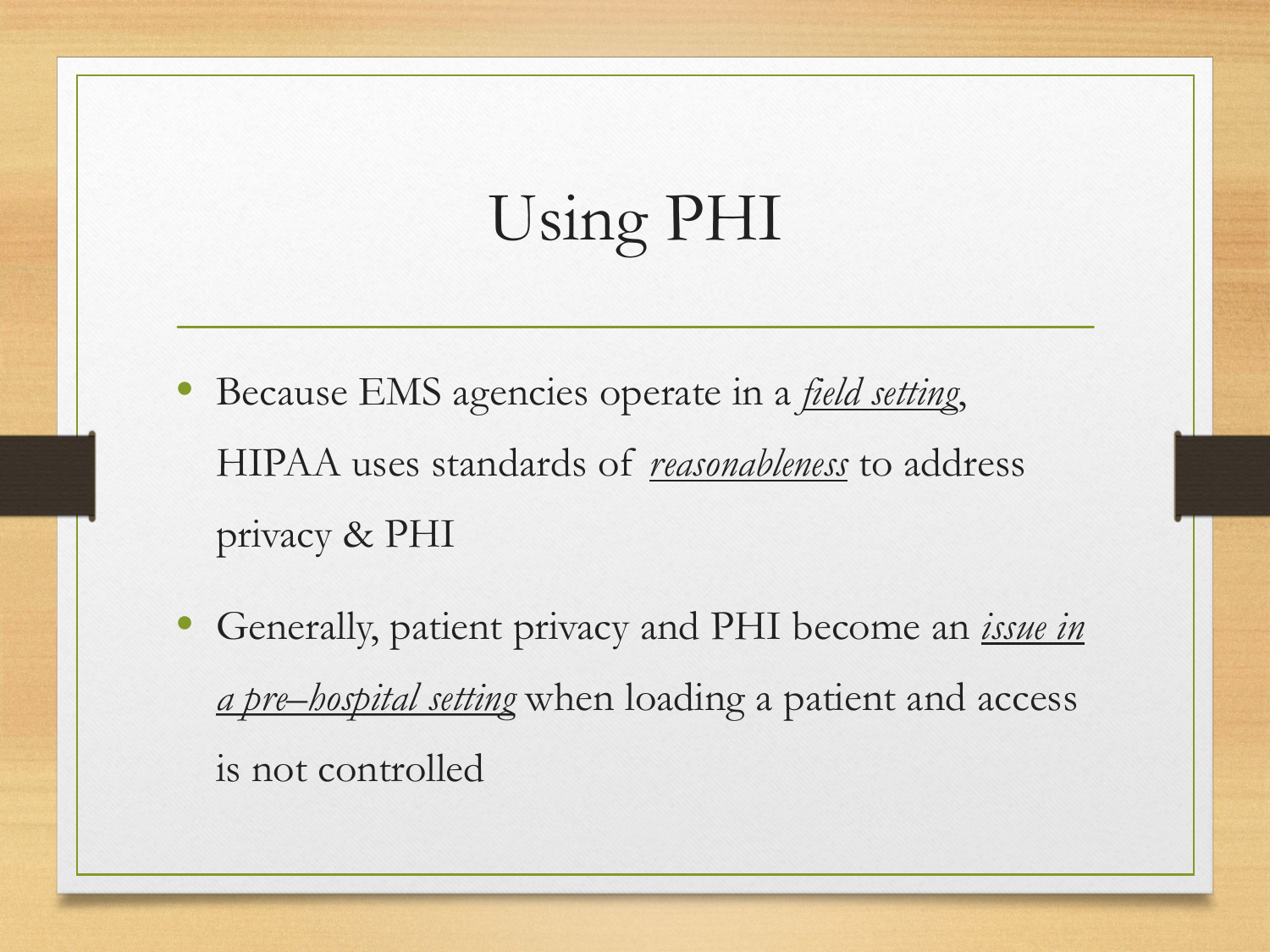# Using PHI

- Personnel need to focus on information request going *out*, not coming *in*, and *who is making the request*
- Generally, other public safety agencies that do not charge for services are not covered by HIPAA. These include *911 centers, Fire Departments and Law Enforcements*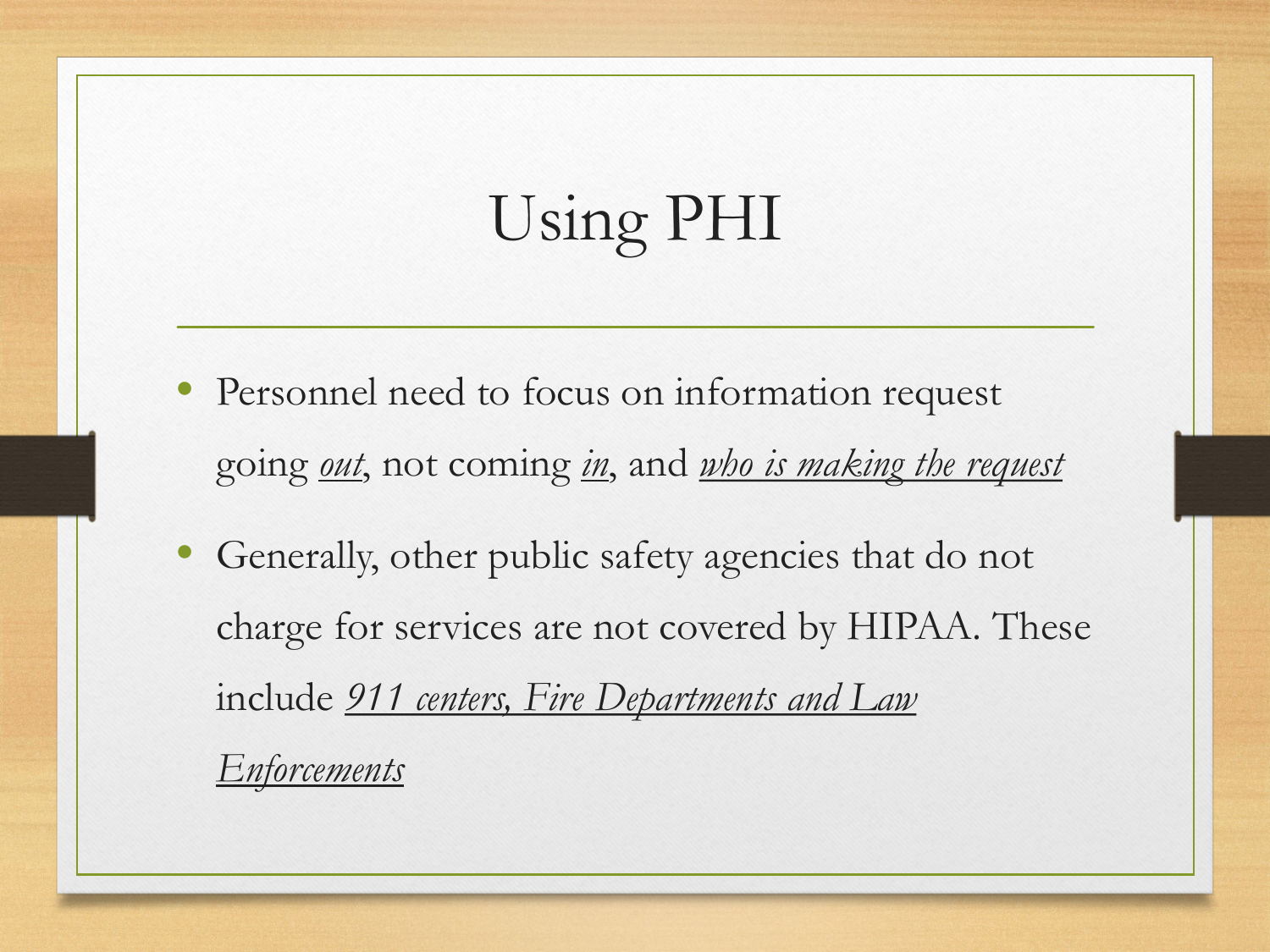# Using PHI

- Basic Rules
- PHI may *only* be shared for *"treatment, payment or operational needs"* EMS of agencies. Other requests require written consent from patient
- A *"minimum necessary information requirement*" is standard for all use of PHI *outside of treatment*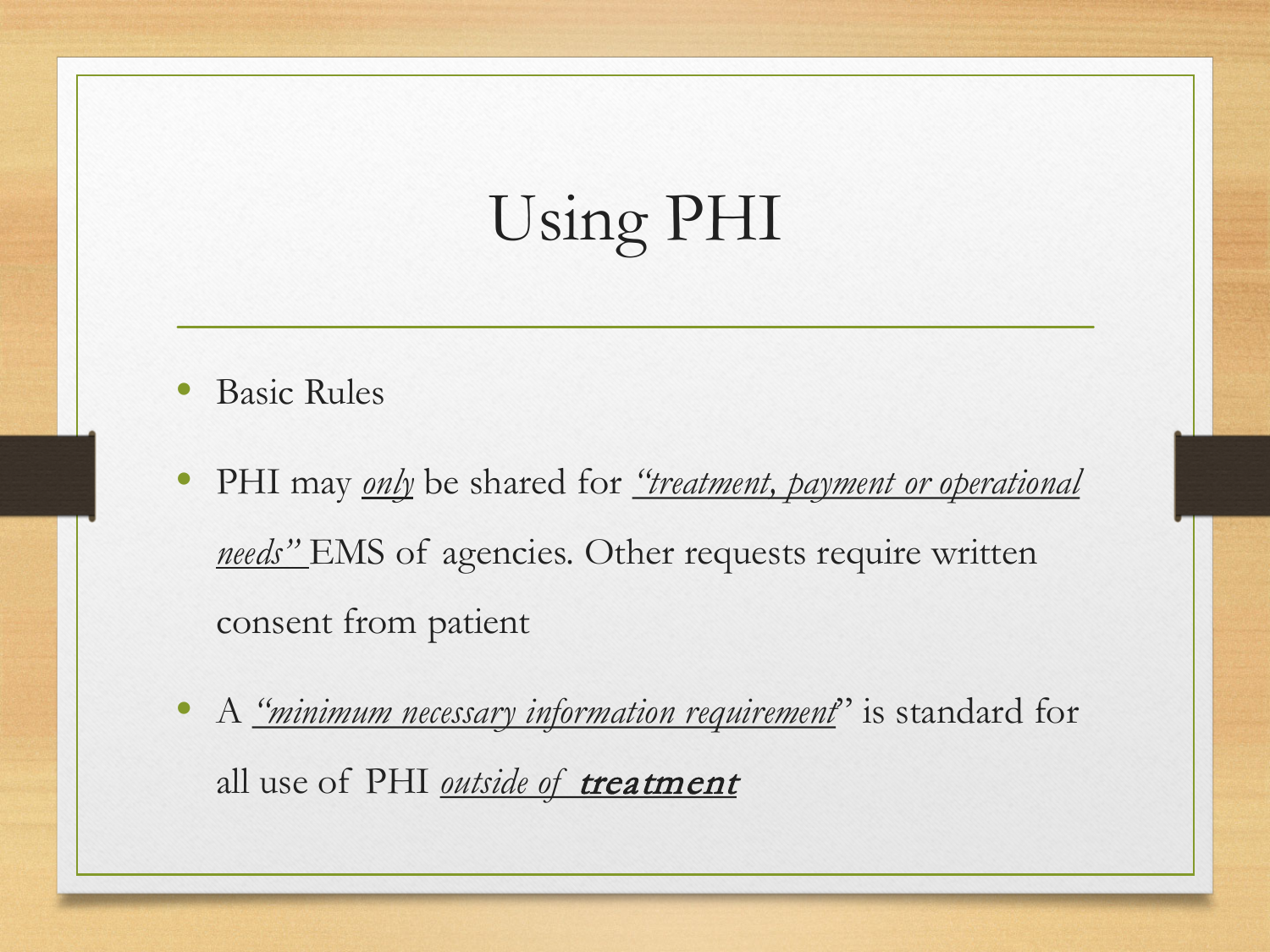- Treatment includes sharing PHI between;
	- First Responders
	- **EMS** personnel
	- ER staff
	- Pharmacies and other in kind parties
- By
	- Voice, Paper
	- Electronic/telecommunication means
- EMS agencies, Billing companies, guarantors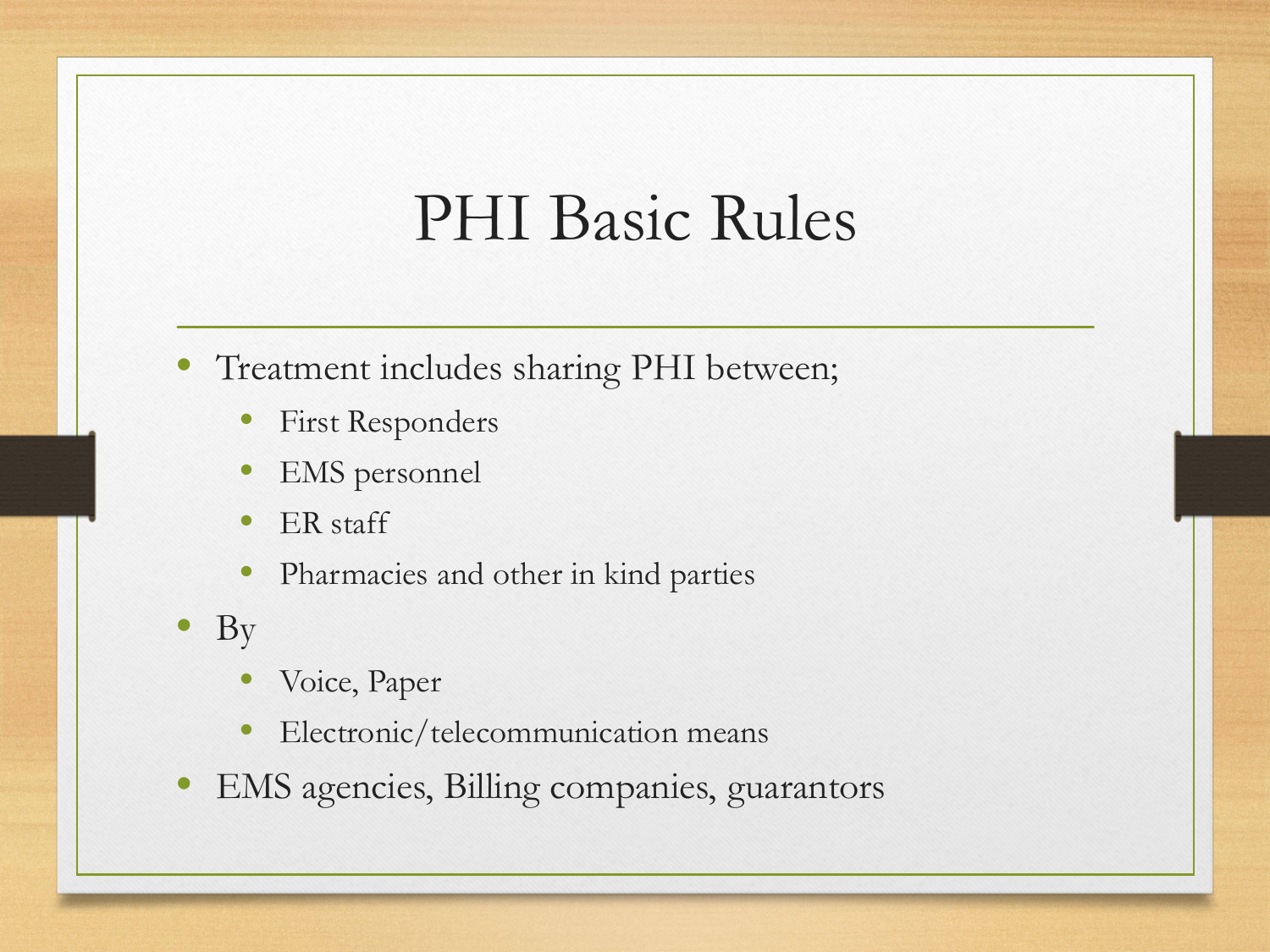- Healthcare Operations included in sharing of PHI;
	- **EMS** personnel
	- **Supervisors**
	- QA/QI
	- Medical Control Physician
	- Administrative personnel
	- **Training**
	- Case reviews
	- CISD meetings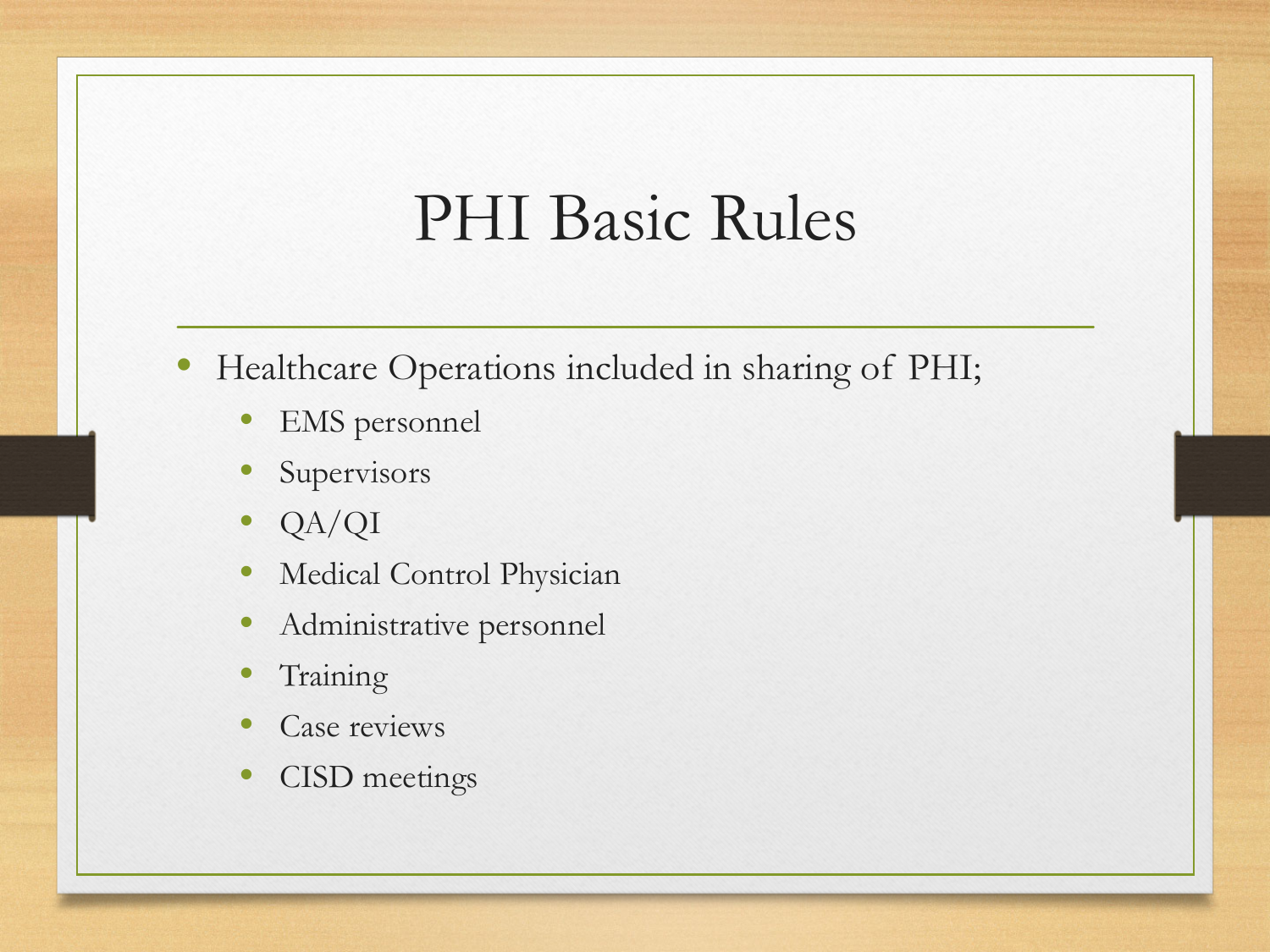- If PHI needs to be shared with other public safety groups, Gov. agencies or other officials in operational settings such requests:
	- *Must be directly related to a justifiable "need" as permitted by HIPAA regulations*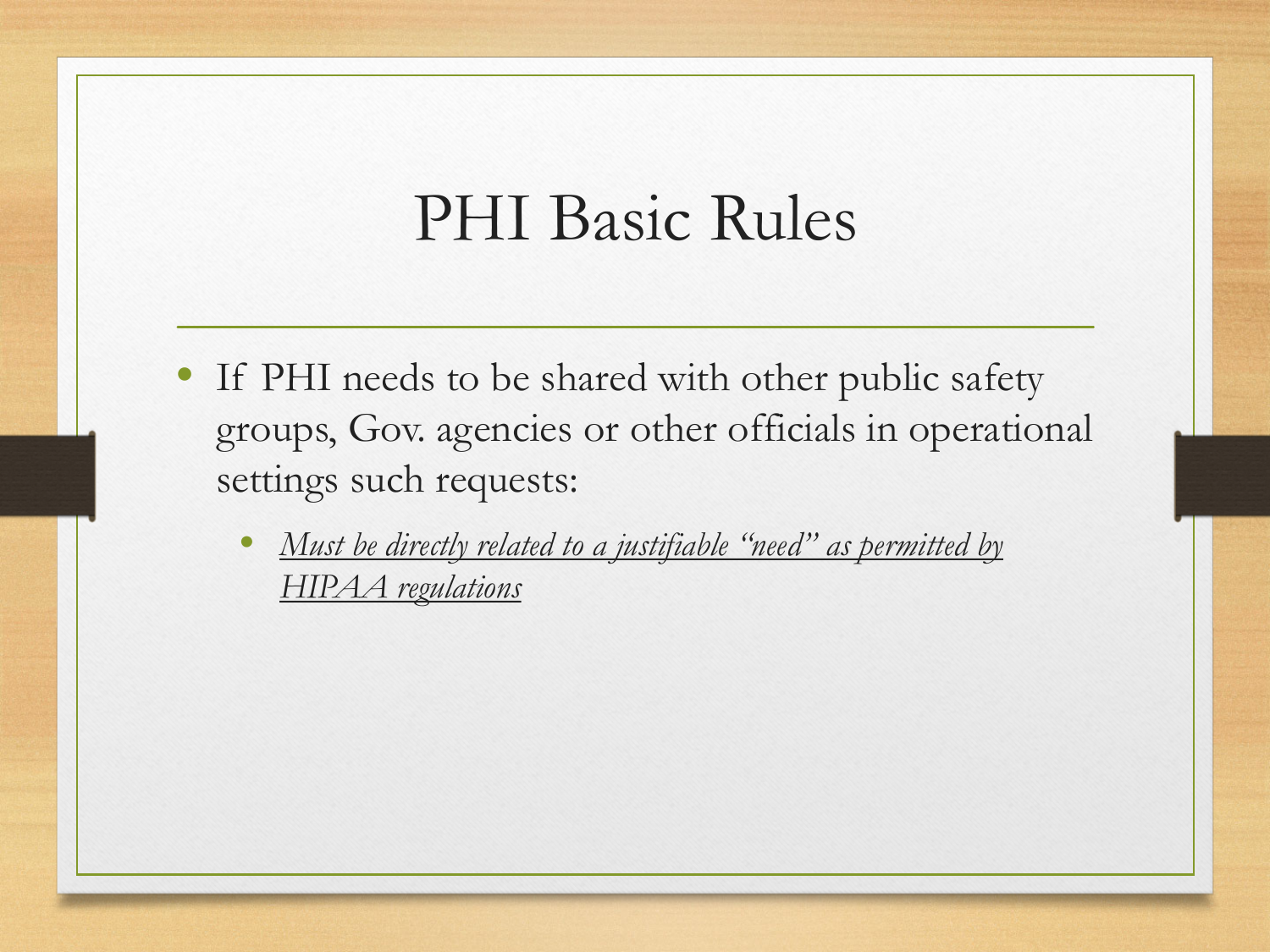- Valid request for PHI include;
	- *Mandated Requirements of Law*
	- *Public Health Activities*
	- *Abuse/Domestic Situations*
	- *Health Oversight Activities*
	- *Judicial & Administrative*
	- **Law Enforcement Activities**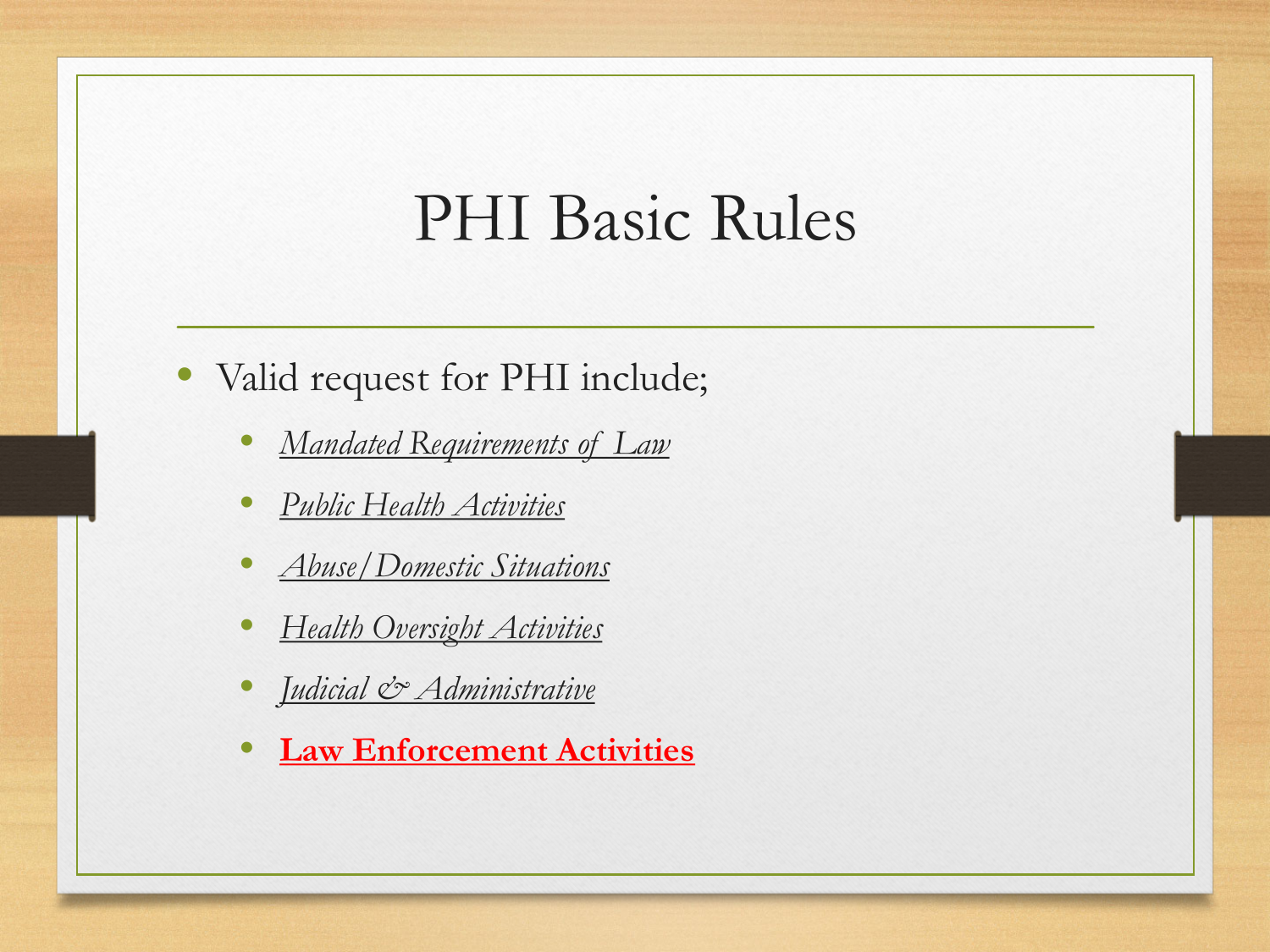### Valid request for PHI (cont.)

- *Deceased Patients*
- *Tissue Donation Patients*
- *Research Purposes*
- *Threat to Public Safety*
- *Specialized Government Functions*
- *Workers Compensation*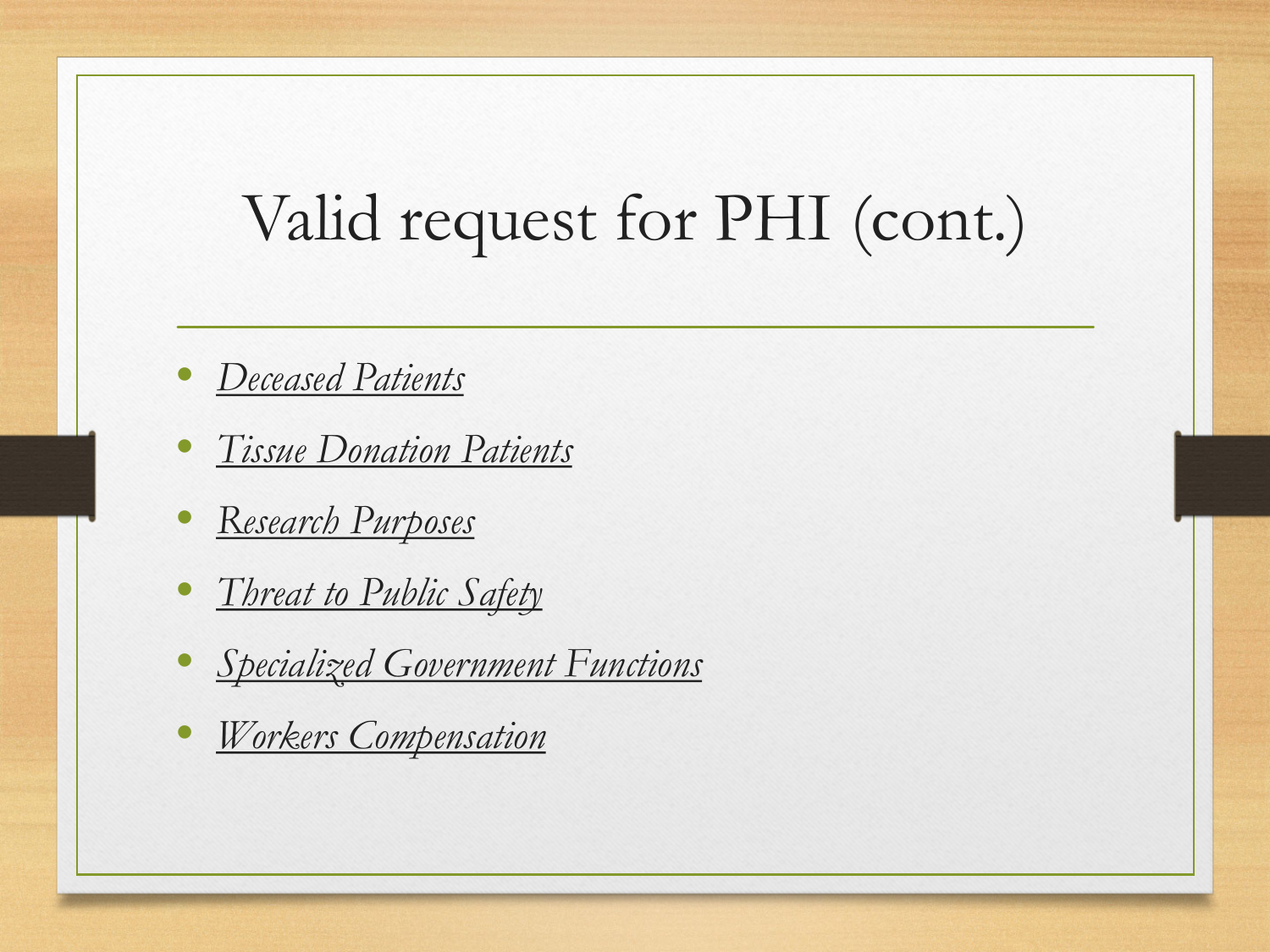### Valid request for PHI (cont.)

#### • **Law Enforcement**

- **Process/Covered by Law**
- **Identification and Location**
- **Victims of Crime**
- **Deceased Patients**
- **Crime on Premises**
- **Reporting Crime**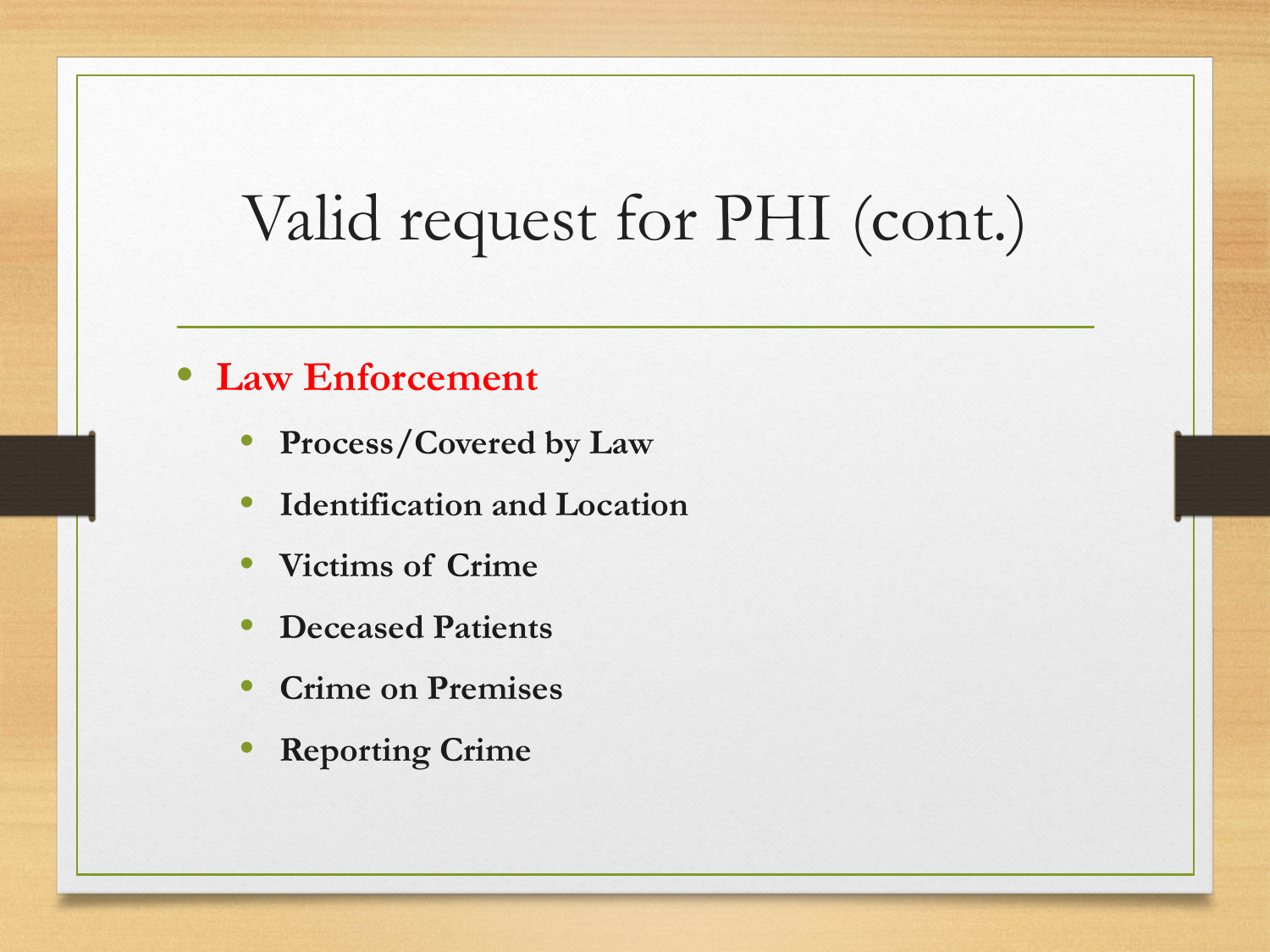## Valid request for PHI (cont.)

- Generally*, "valid"* requests for PHI from other public safety agencies may be granted keeping *"the best interest of the patient"* in mind
- In many cases, EMS personnel must use *"professional judgment"* in granting such PHI request
- PHI must remain confidential for all other requests unless "prior written authorization" has been obtained from the patient.
- It cannot be released without written consent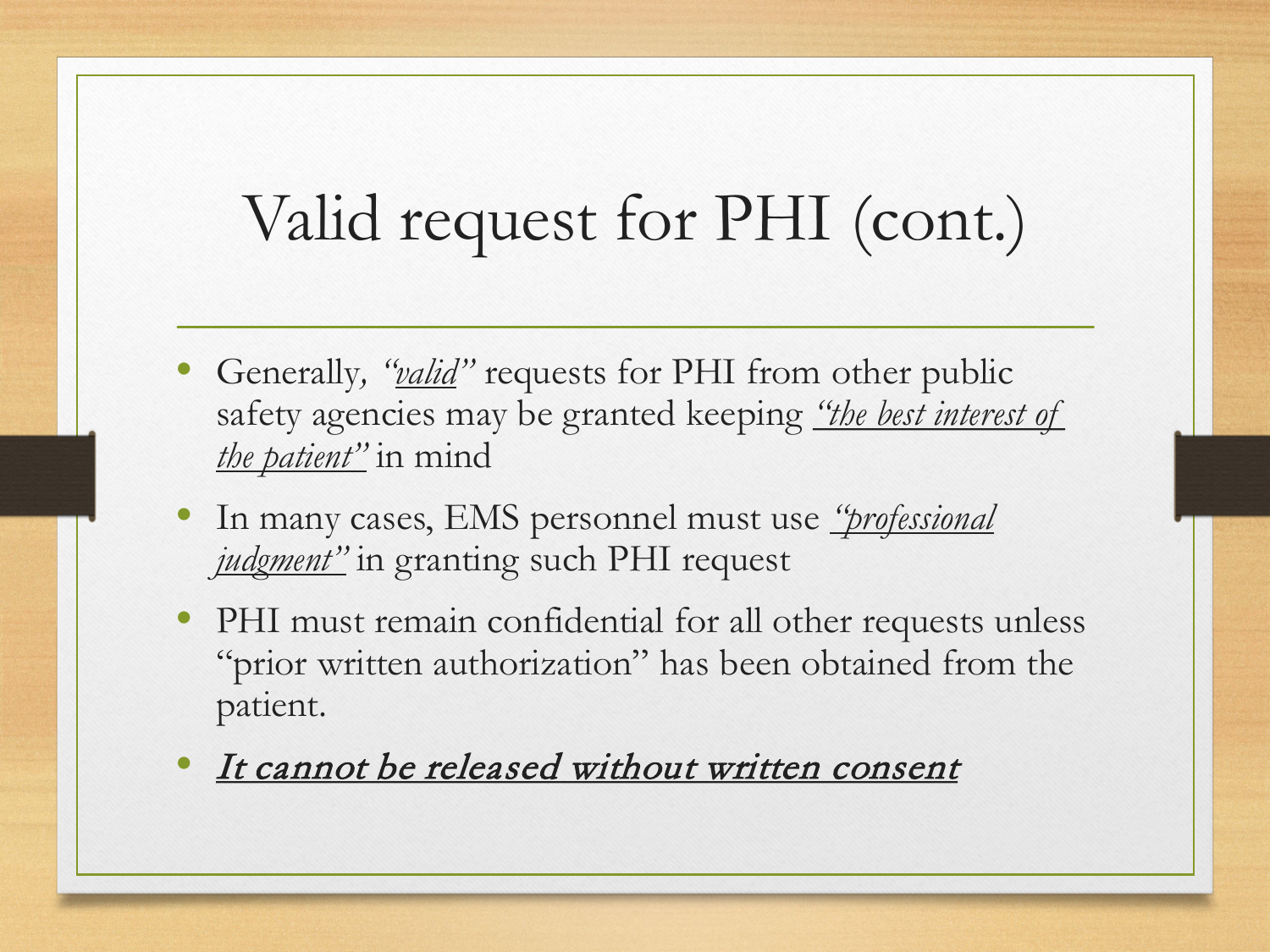#### Using PHI – NPP Notification Process

• "Notice of privacy practices" (NPP) including patient rights must be provided to each patient at the time of service or as soon as possible after said encounter

• HIPAA regulations give patients specific rights concerning PHI and how it is used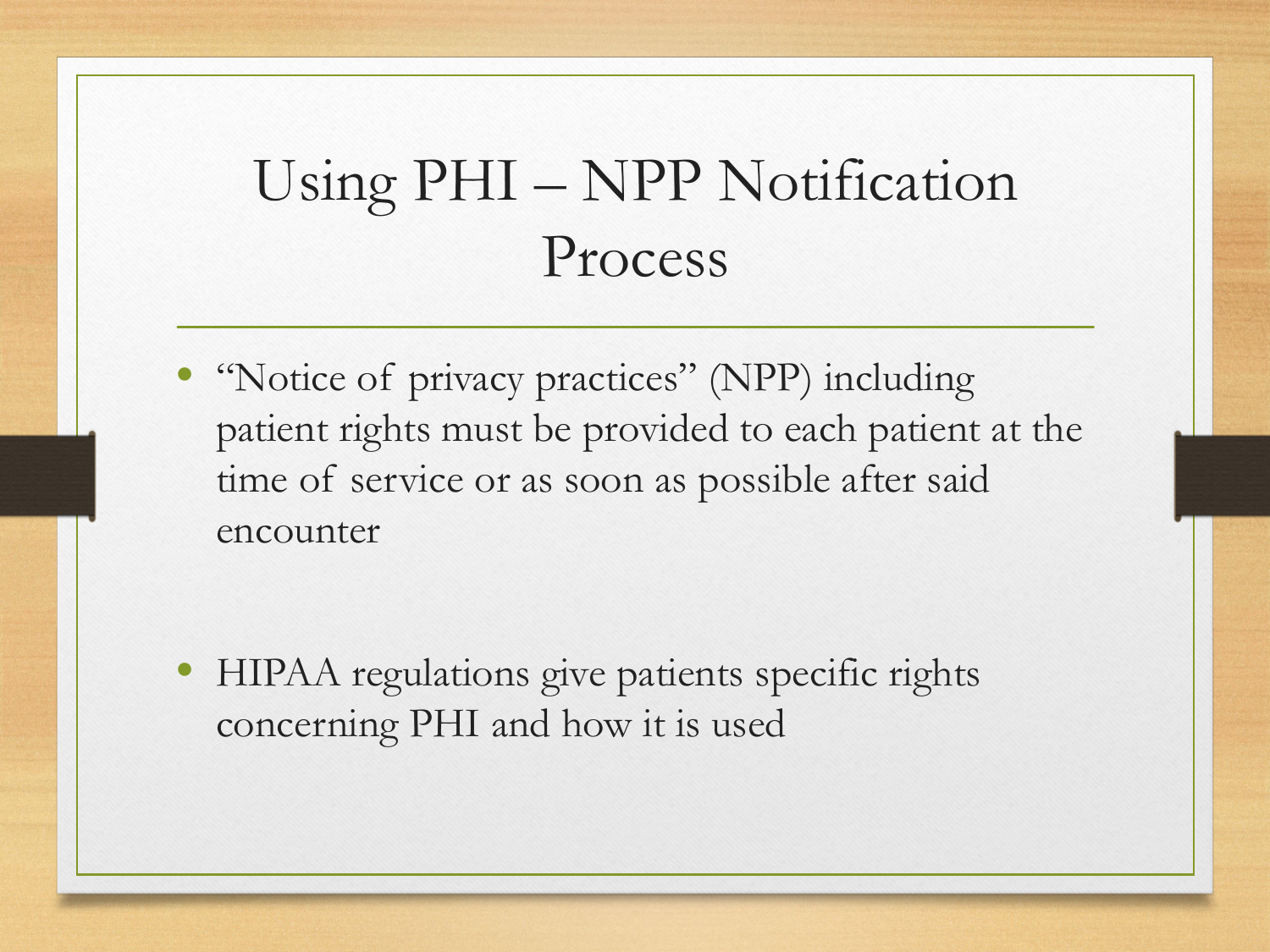# Managing PHI - Records

- Physical Safeguards
- Limited access
- E-PCRs must meet HIPAA security for electronic PHI
- Passwords, identification and protocols
- Request for PHI (administrative approval)
- Dedicated Fax line
- E-mailing of PHI (PHI security standards)
- Made in writing
- More information Google 2006 45 CFR 164.500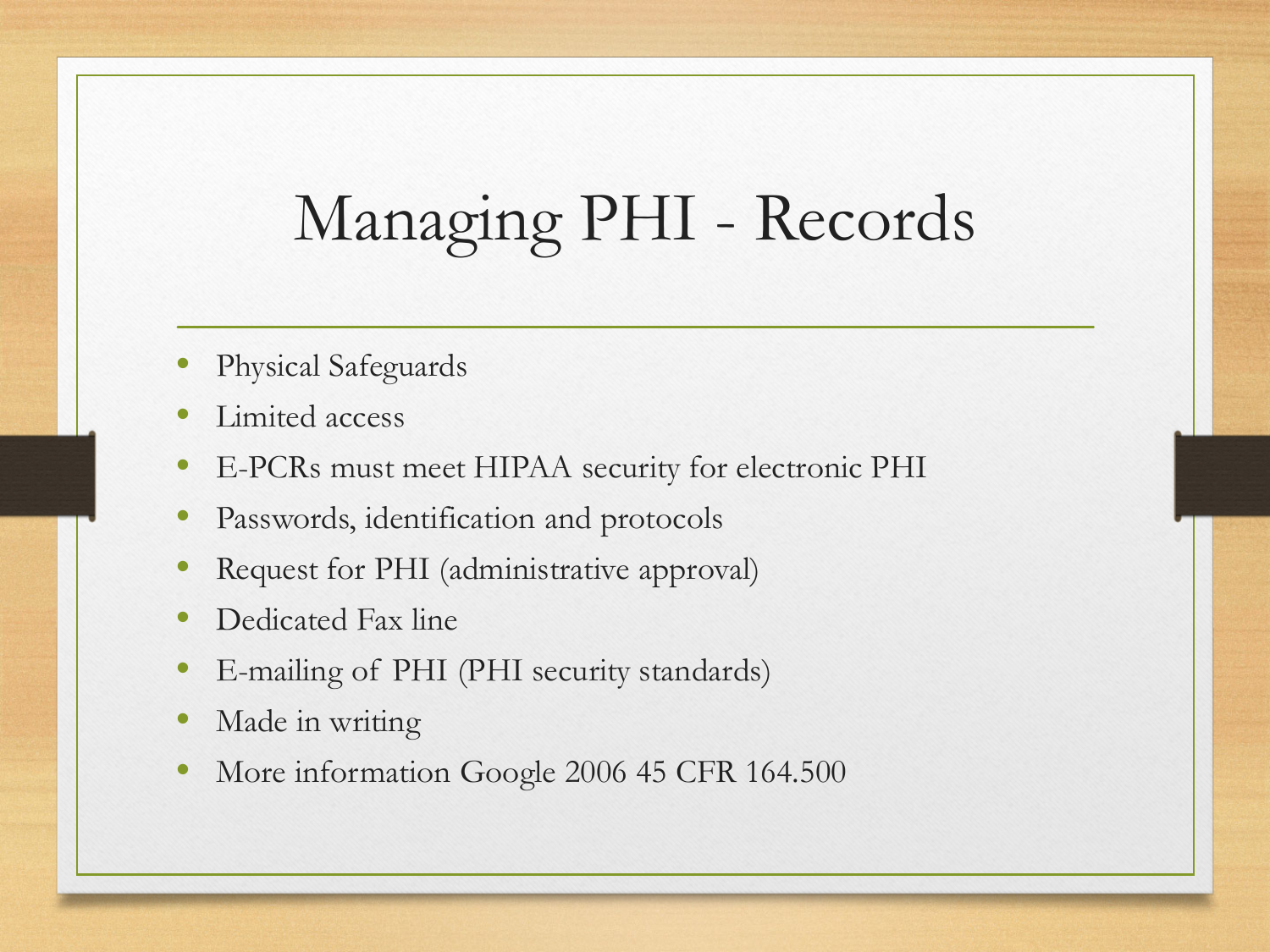#### Case Scenarios

- Pt. walking across intersection is hit by car at 55 MPH. The vehicle was involved in MVA just prior to striking the pt.
- EMS, Fire, Police & SPD all have responded
- Pt has multiple injuries, is unresponsive, open Fx both legs, with lots of bleeding and vitals are deteriorating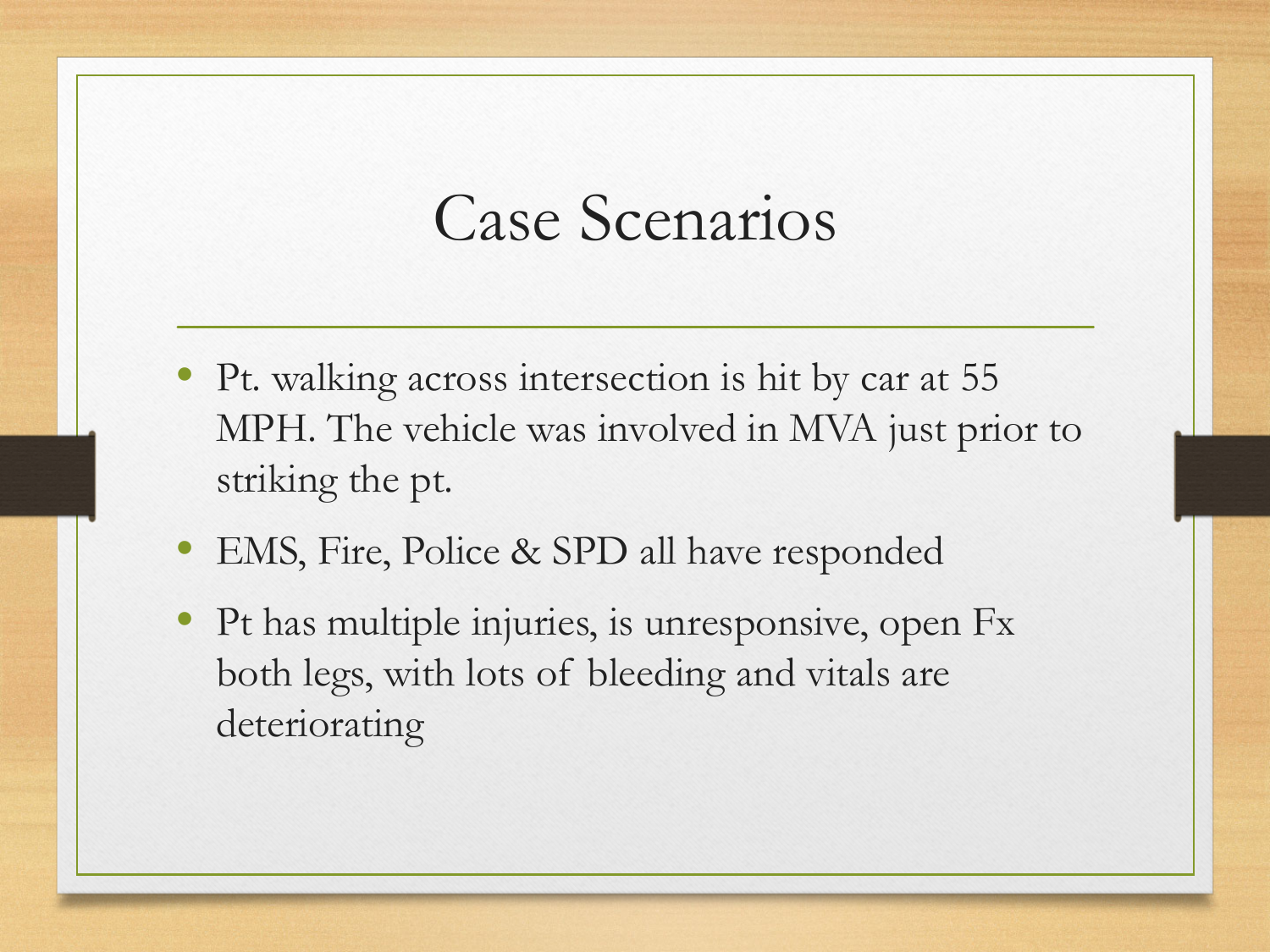#### Case Scenario

- Fire & Police on scene first
- Fire starts treating pt. in front of many bystanders that were helping the victim

Did a HIPAA violation occur?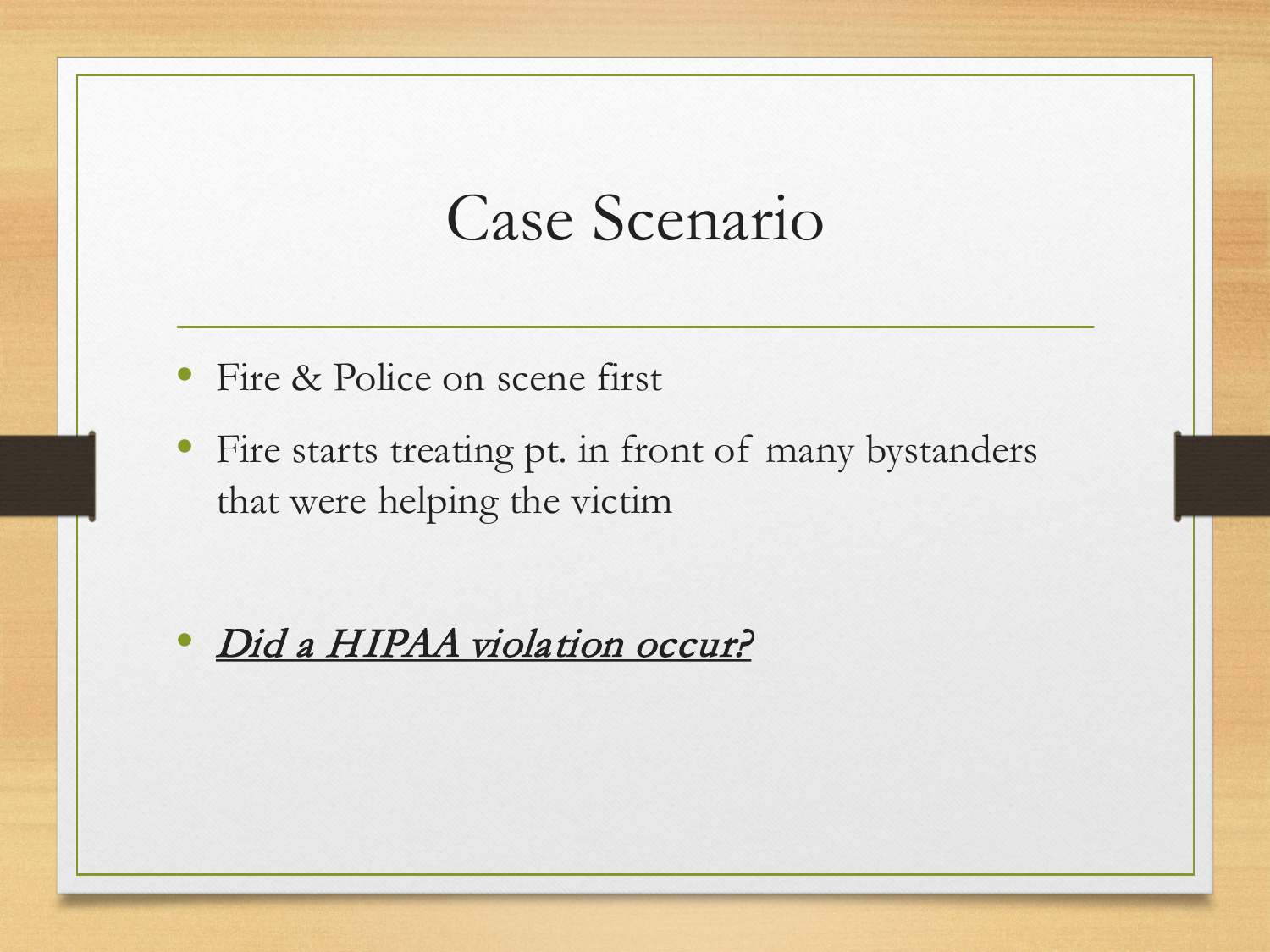#### Scenario

- No First responders need to treat pt. in the environment found, no reasonable measures could be taken to assure privacy
- Ambulance arrives, crew goes to pt. The first responder gives a detailed report to the crew in front of bystanders and Police.
	- Did HIPAA violation occur?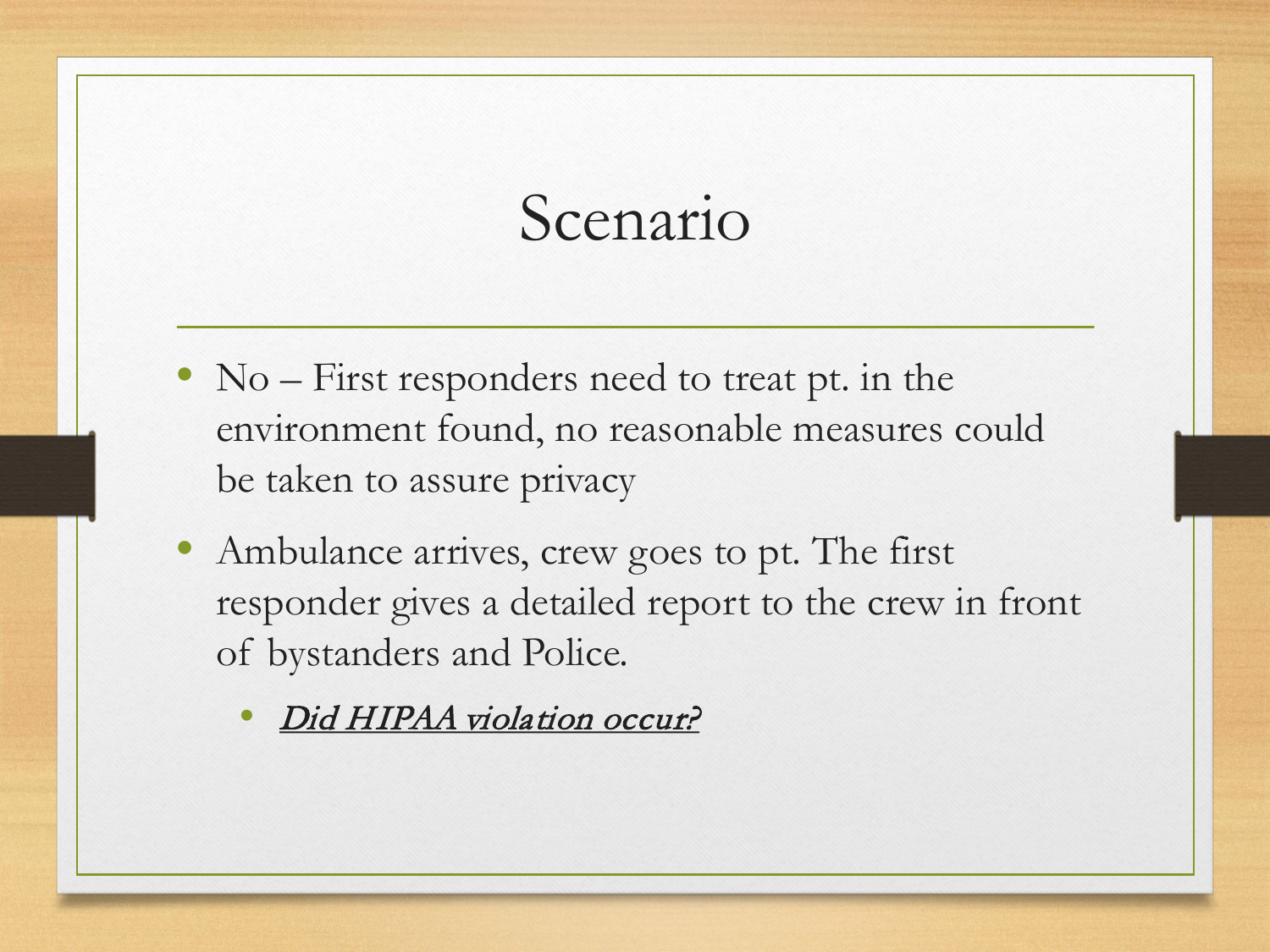- NO First responders need to give report to the crew
- The crew loads the pt into the ambulance and starts treating pt.
- A few minutes later a firefighter brings a priest over that says he know the pt.
- The priest ask about pt condition and ask if the pt is going to die?
- Is this a HIPAA issue?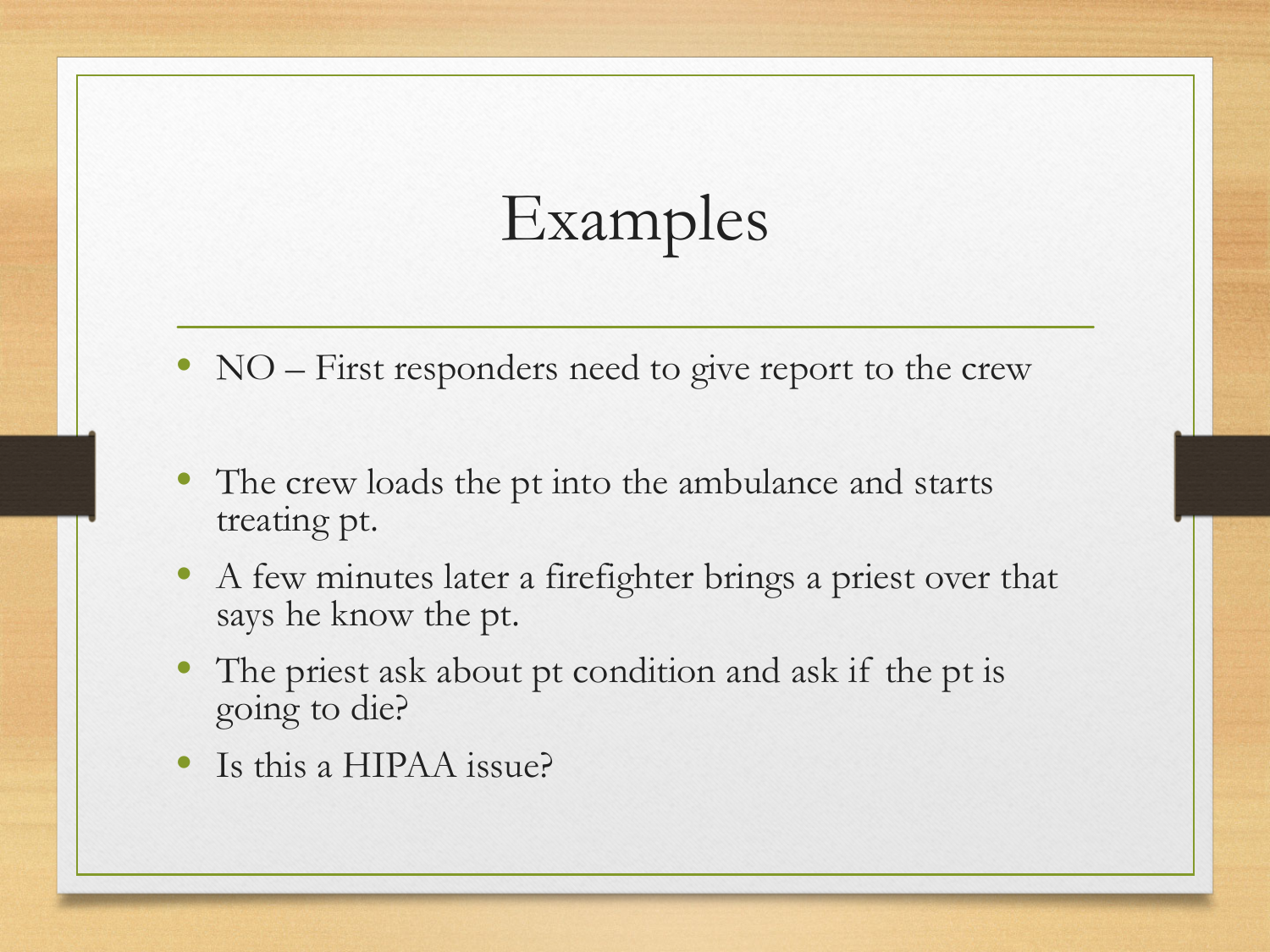• YES – The information request means PHI would be given out. The relationship between pt and priest would have to be verified. Proceed with caution, minimum necessary information requirement in place

• A few minutes later a Police officer brings an obviously upset woman to the rig who states that is her son and ask will he live and what is his condition?

Is this a HIPAA issue?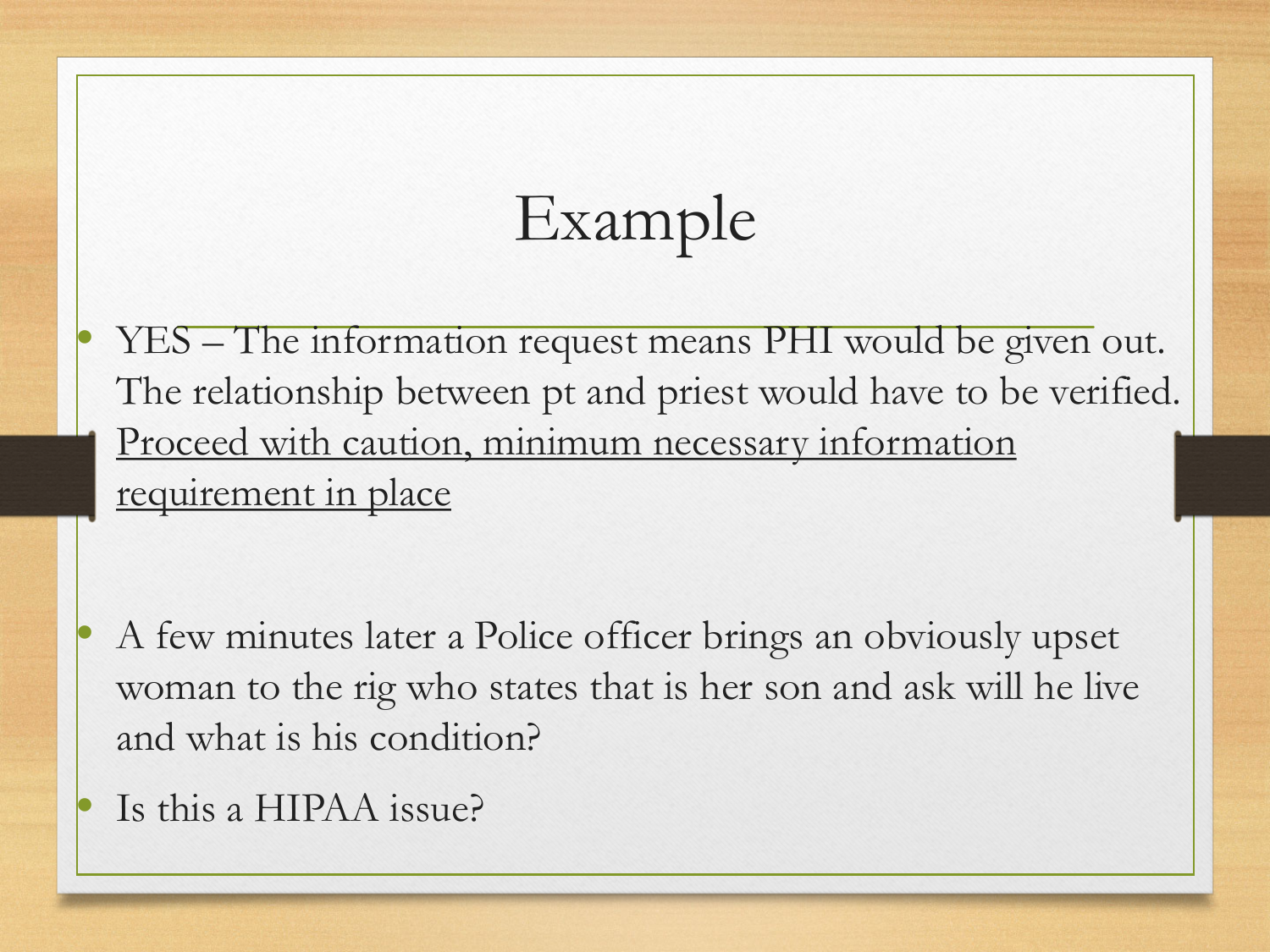- Yes -The information request means PHI would be given OUT. The Police say yes this is his mother, proceed with caution again in what information you share
- You leave the scene with pt. You give a radio report to MC with PHI exchange.
- Is this a HIPAA issue?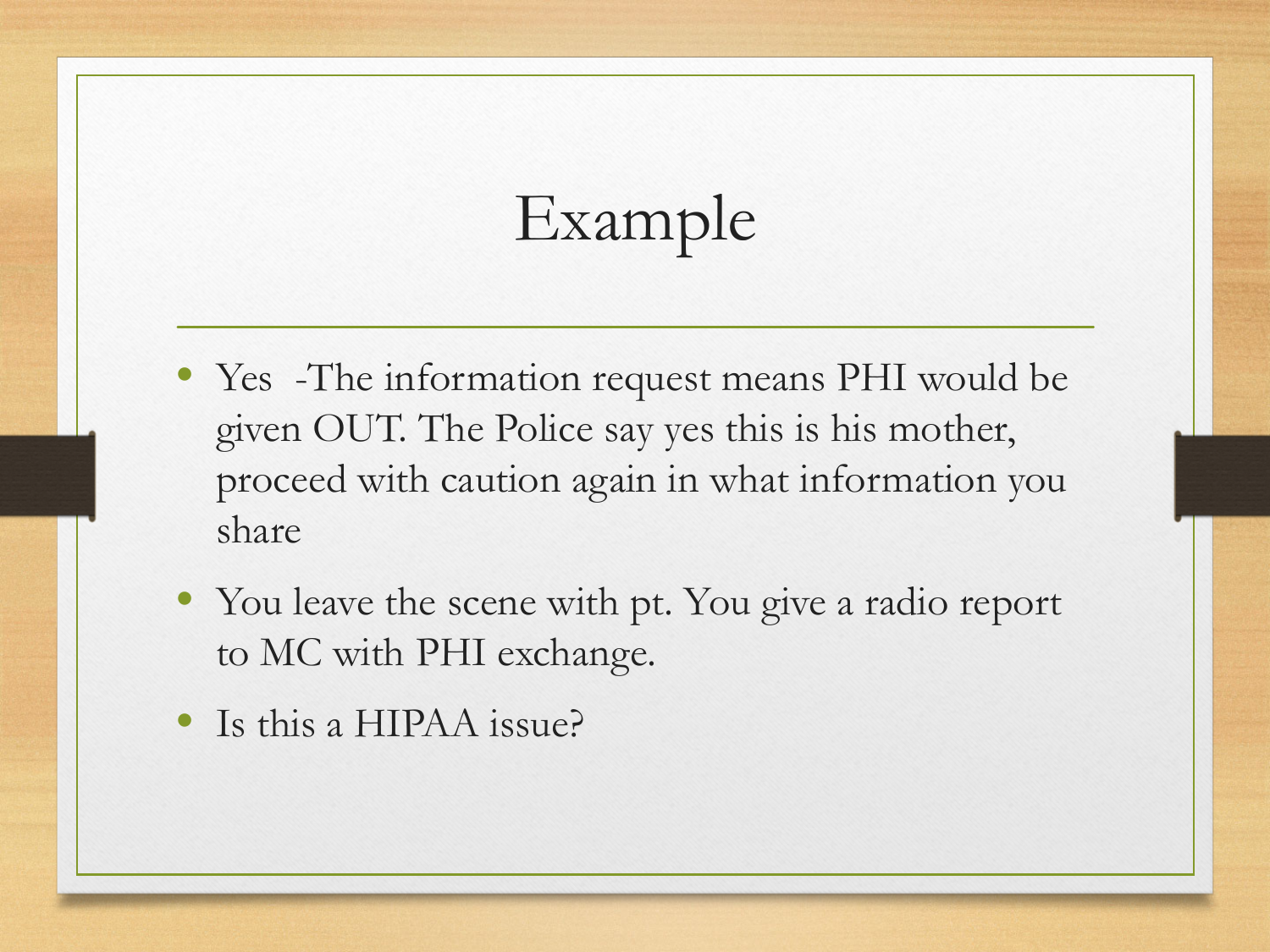- No & Yes PHI is given out, generally pt ID is not given over radio. If that is needed or requested via MC use a cell phone
- You arrive at Hospital and you transfer care over to them. While writing your PCR a crew member from another department states "WOW" that was a bad one, huh?
- Did a HIPAA violation occur?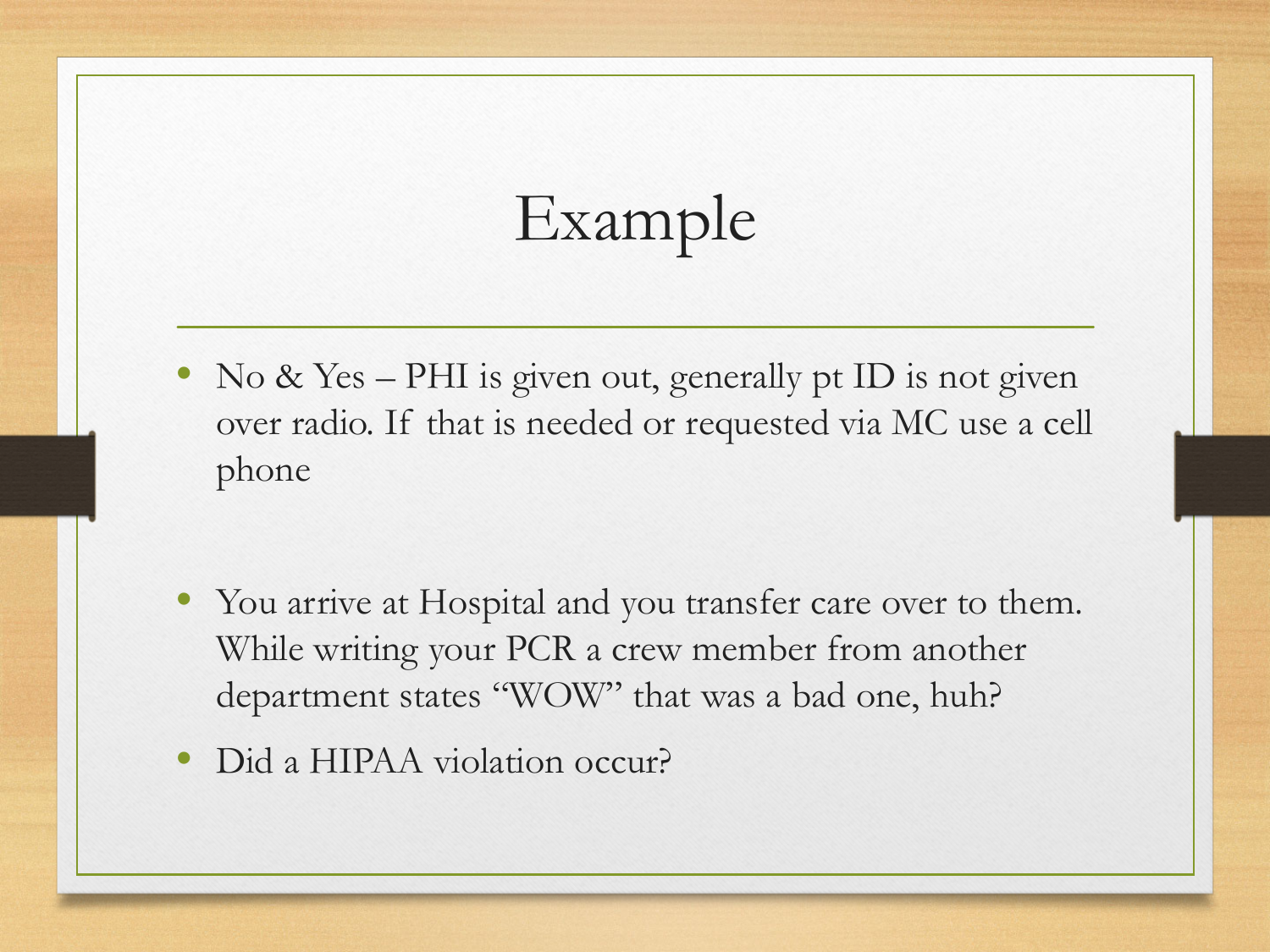- Yes Only crew members directly involved with the call, supervisors or other administrative personnel should be reading PCR's.
- Police officers on the scene and at the hospital requested certain information including pt identity and condition. They are requesting this information as part of a potential fatality investigation
- Is it a HIPAA violation to provide this information?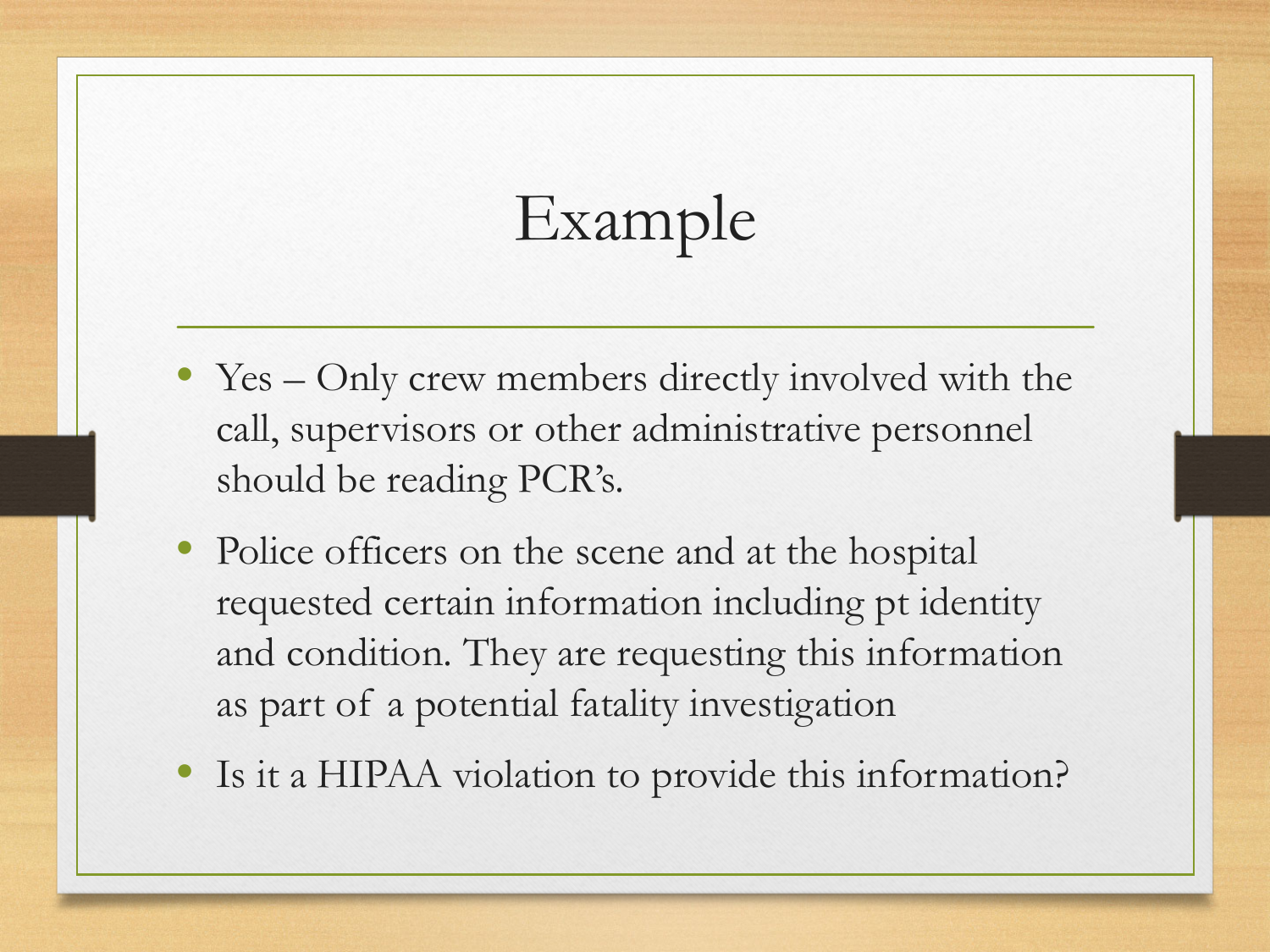- NO LEA Issues
- In this case of a potentially fatal MVC, providing the Police with certain information for the investigation is appropriate. This is limited "minimum necessary information requirement".
- Several weeks later you are contacted by patients attorney, who wants to talk with you about the incident and pt injuries.
- Is it a HIPAA violation to speak with this individual?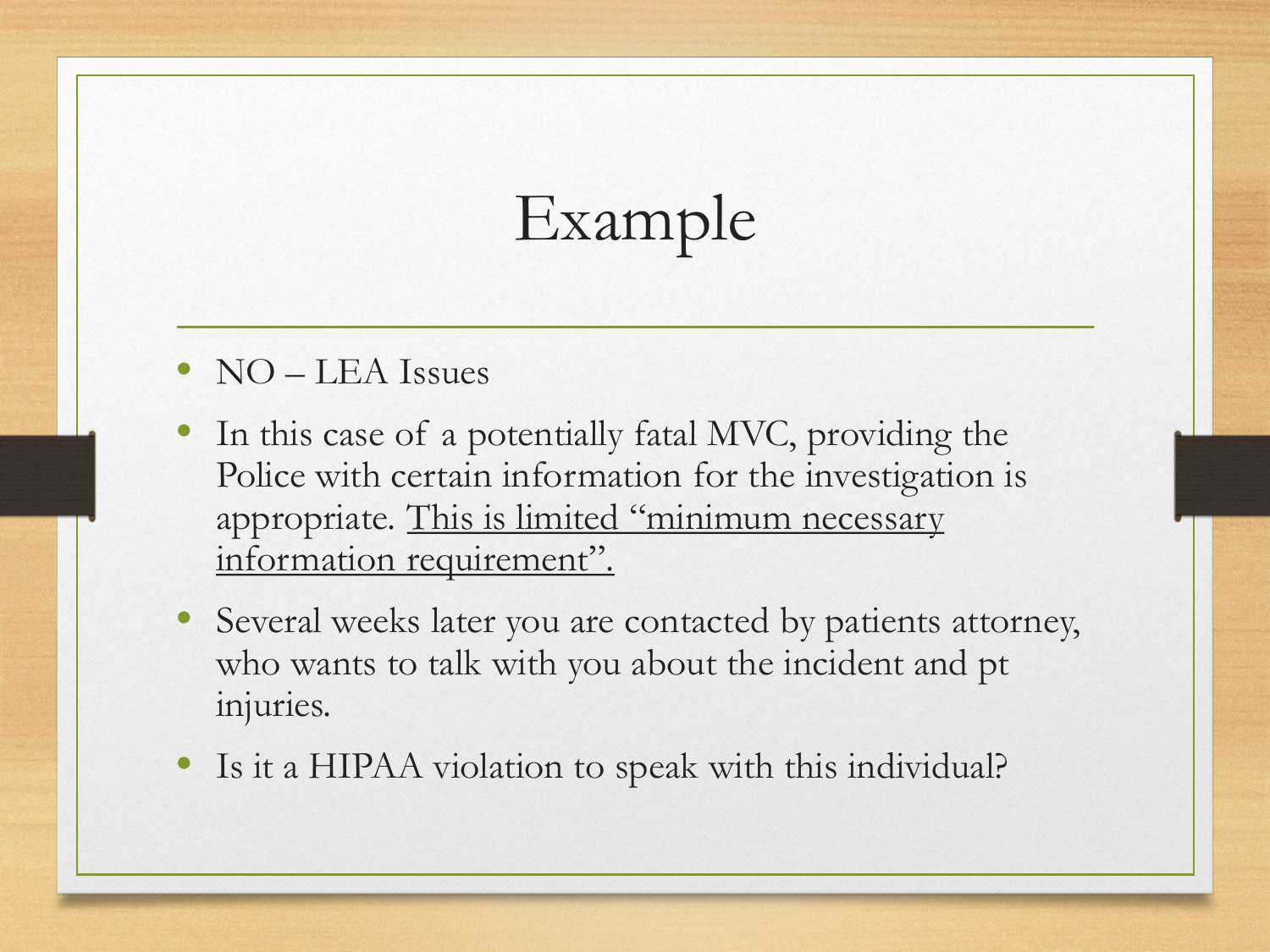• Possibly – Confirm ID and make sure he has authorization as the pt. representative. This is better handled with a subpoena for deposition or trial.